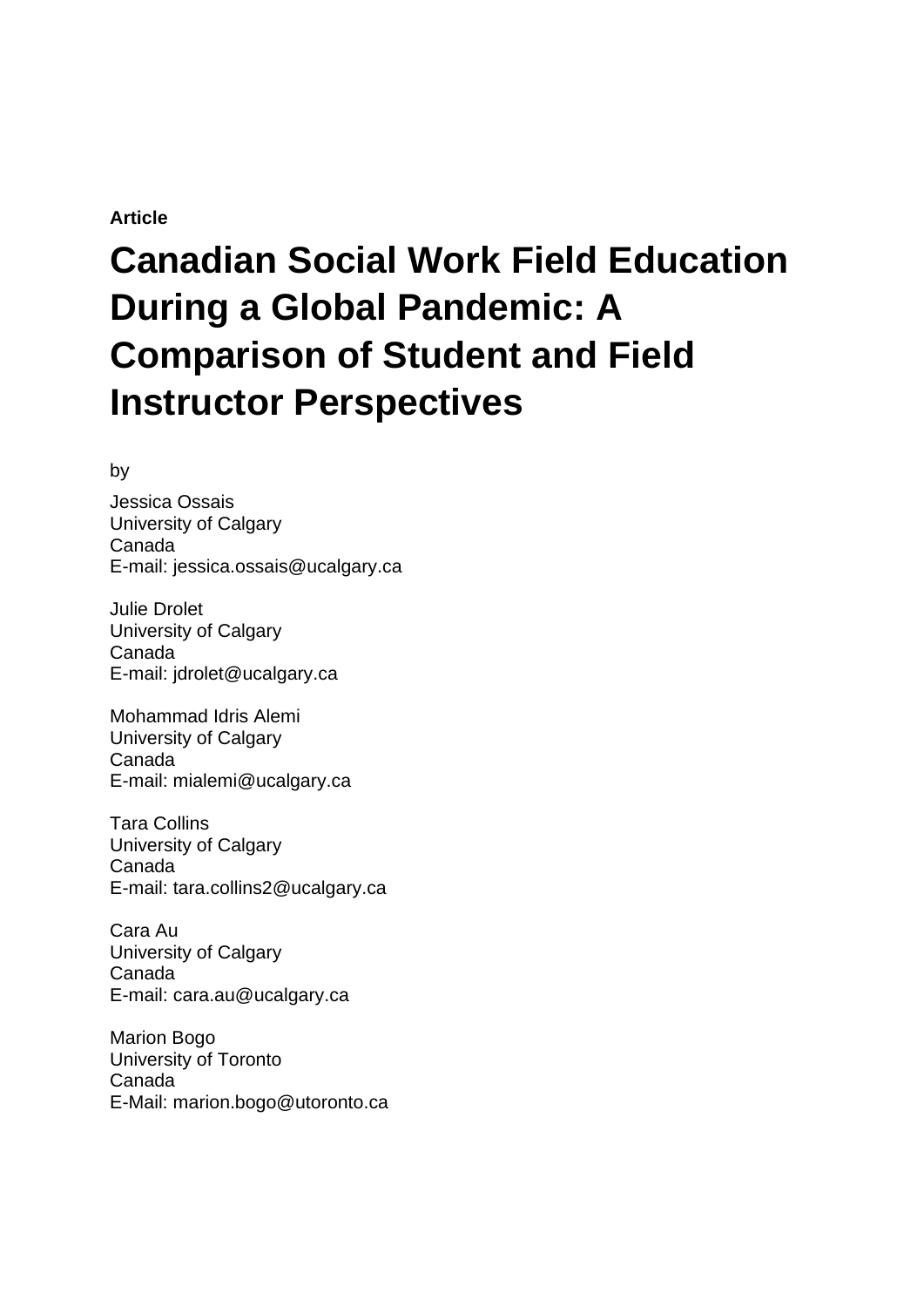Grant Charles The University of British Columbia Canada E-mail: Grant.Charles@ubc.ca

Monica Franco University of Calgary Canada E-mail: monica.francobaquero@ucalgary.ca

Jesse Henton University of Calgary Canada E-mail: jesse.henton@ucalgary.ca

Lavender Xin Huang University of Calgary Canada E-mail: xin.huang1@ucalgary.ca

Vibha Kaushik University of Calgary Canada E-mail: vkaushik@ucalgary.ca

Sheri McConnell Memorial University of Newfoundland Canada E-mail: smcconne@mun.ca

David Nicholas University of Calgary Canada E-mail: nicholas@ucalgary.ca

Heather Shenton University of Calgary Canada E-mail: heather.shenton@ucalgary.ca

Tamara Sussman **McGill University** Canada E-mail: tamara.sussman@mcgill.ca

Christine Walsh University of Calgary Canada E-mail: cwalsh@ucalgary.ca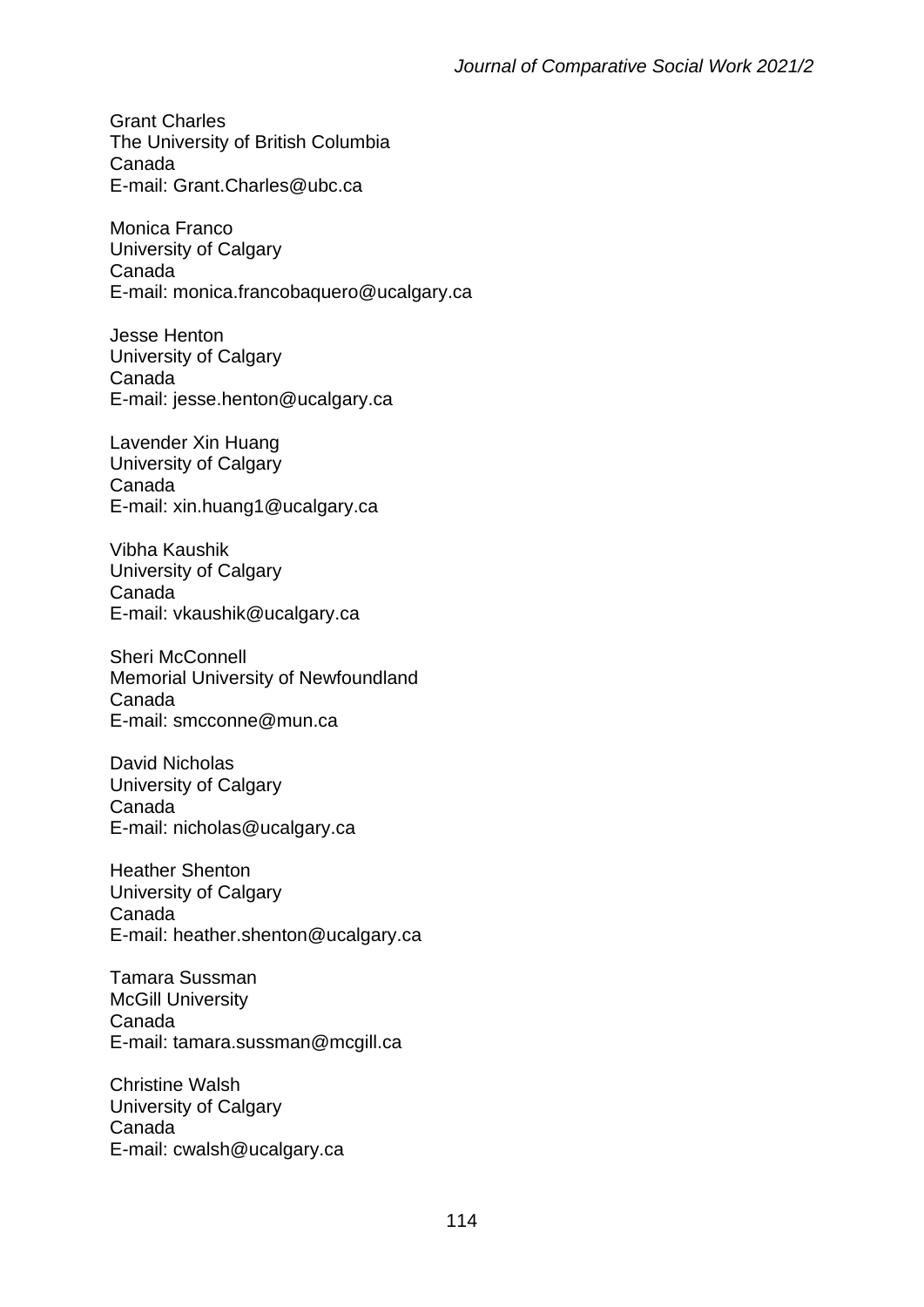Jayden Wickman University of Calgary Canada E-mail: jayden.wickman@ucalgary.ca

\_\_\_\_\_\_\_\_\_\_\_\_\_\_\_\_\_\_\_\_\_\_\_\_\_\_\_\_\_\_\_\_\_\_\_\_\_\_\_\_\_\_\_

# **Author Contributions**

Jessica Ossais <sup>1234</sup>, Julie Drolet <sup>14</sup>, Mohammad Idris Alemi <sup>1234</sup>, Tara Collins <sup>1234</sup>, Cara Au<sup>12</sup>, Marion Bogo<sup>4</sup>, Grant Charles<sup>4</sup>, Monica Franco<sup>1</sup>, Jesse Henton<sup>123</sup>, Lavender Xin Huang<sup>123</sup>, Vibha Kaushik<sup>4</sup>, Sheri McConnell<sup>4</sup>, David Nicholas<sup>4</sup>, Heather Shenton <sup>12</sup>, Tamara Sussman<sup>4</sup>, Christine A. Walsh <sup>4</sup>, Jayden Wickman<sup>123</sup>

Author names are listed alphabetically after the first four authors.

<sup>1</sup>Contributed to survey tool development. <sup>2</sup>Contributed to data analysis. <sup>3</sup> Manuscript preparation and writing. <sup>4</sup>Reviewed and edited the paper.

# **Keywords:**

field education, social work, COVID-19, students, field instructors, mixed methods

DOI: https://doi.org/10.31265/jcsw.v16.i2.406



This work is licensed under a Creative Commons Attribution-ShareAlike 4.0 International License.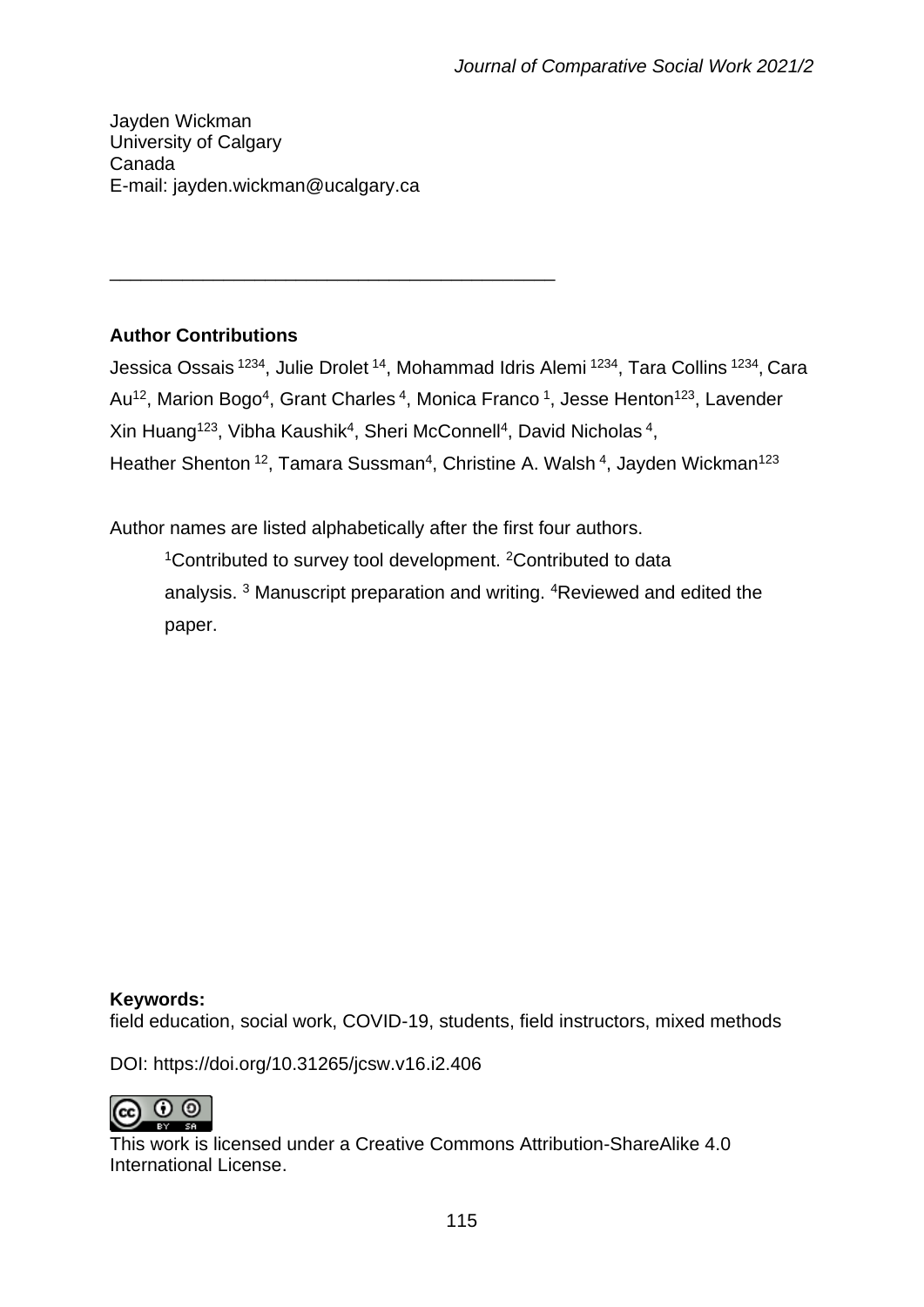# **Abstract**

The COVID-19 pandemic has significantly affected all aspects of social work education, including field education. The Transforming the Field Education Landscape (TFEL) partnership conducted two national online surveys to determine the impacts of the pandemic on social work field education. The first survey explored the perspectives of students and received responses from 367 Bachelor of Social Work (BSW) and Master of Social Work (MSW) students. The second survey was designed to gather the perspectives of field instructors, with 73 field instructors completing the survey. The article examines the impacts of the pandemic on social work practice, field supervision, practicum flexibility and accommodations in placement, the shift to remote learning, perceptions of future career prospects and the effects on wellness and mental health. This article contributes to an increased understanding of the strengths and challenges facing social work field education, and informs field planning and responses in a pandemic. The findings will be of interest to social work field education programmes, field education coordinators and directors, field instructors, field agencies and undergraduate and graduate social work students. Recommendations for social work field education are offered.

*Keywords:* field education, social work, COVID-19, students, field instructors, mixed methods

# **Acknowledgements**

The authors acknowledge the support of the TFEL project. TFEL is supported in part with funding from the Social Science and Humanities Research Council of Canada. We also wish to thank Miranda Gamboa for assisting with the French translations.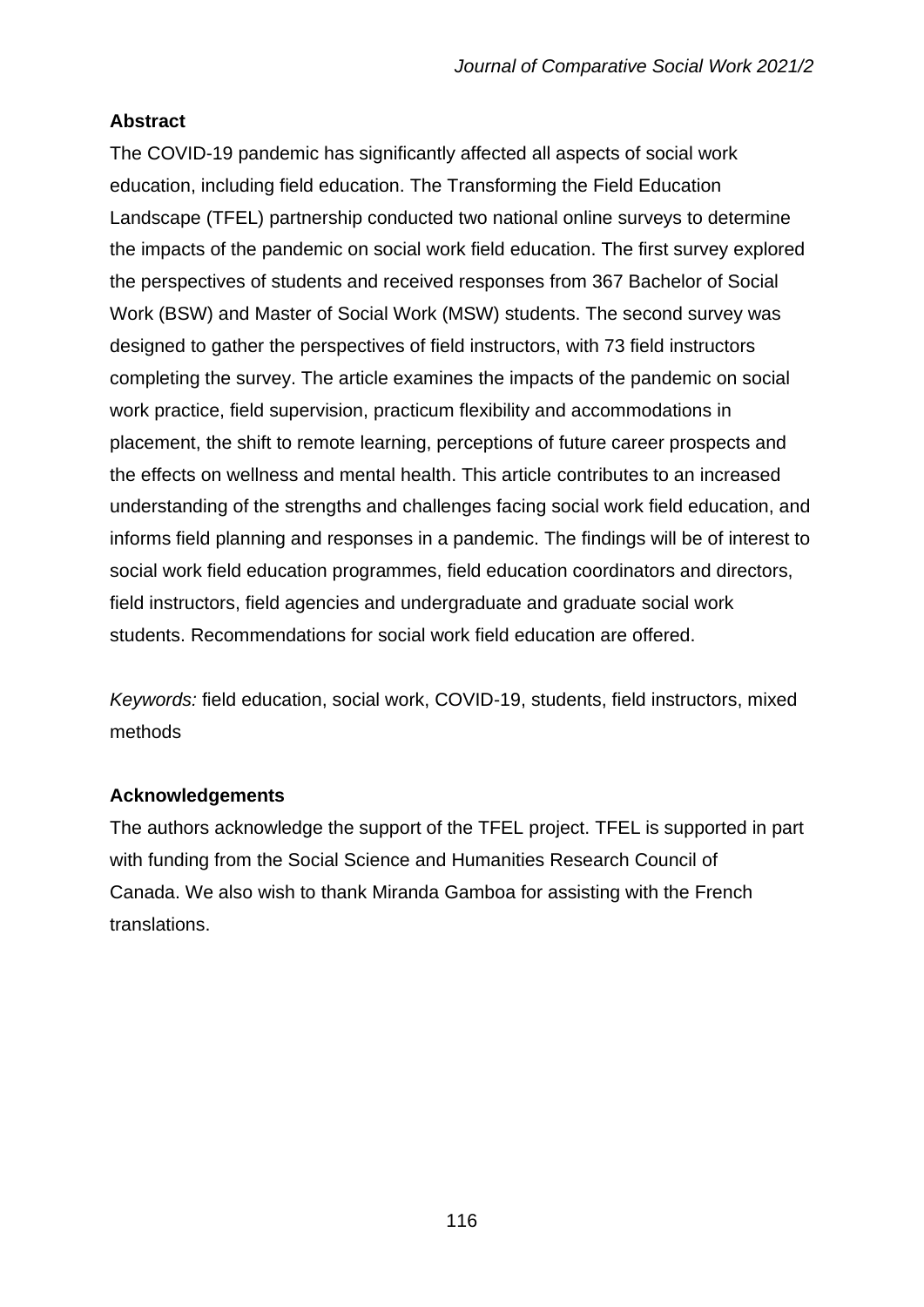#### **Introduction**

By March 27th, 2020, all Canadian provinces and territories had declared a state of emergency due to the COVID-19 pandemic (Canadian Nurses Association, 2020). This resulted in mandatory lockdowns, social distancing and isolation protocols, new public health and safety measures, and transitions to working at home (Department of Justice, 2021). The pandemic created significant socio-economic challenges for many people, particularly for marginalized populations, with declines noted in mental health, economic stability and overall quality of life (Arora, 2020). Added burdens have been placed upon the social work profession to assist those in need, with increased mental health and poverty challenges (United Nations, 2020). The pandemic's public health measures also affected how social work students could be prepared for professional practice in course learning and field education (Drolet et al., 2020).

Prior to COVID-19, Canadian field education was in crisis, with decreased funding and a lack of resources dedicated to field education (Ayala et al., 2018). These concerns were amplified during the pandemic with an increased stress placed on both students and field instructors, with little additional funding to further support them (Archer-Kuhn et al., 2020). The growing demands for social workers generated by the pandemic, combined with the changed landscape of practice, presented a critical challenge for field education programmes in post-secondary institutions. The Transforming Field Education Landscape (TFEL) partnership launched a research study to investigate the impacts of COVID-19 on social work students and field instructors in Canada.

Online surveys were designed to capture students' and field instructors' perspectives on how the pandemic impacted their field placement experiences. The goal of the research was to understand how the pandemic affected Bachelor of Social Work (BSW) and Master of Social Work (MSW) students and field instructors (also known as field educators or field supervisors) who supervise students during practicum. Two separate online surveys were designed to capture the perceptions of the impacts in each group. This article compares student and field instructor perspectives on the impacts of the pandemic on social work practice, field supervision, practicum flexibility and accommodations in placement, the shift to remote learning, perceptions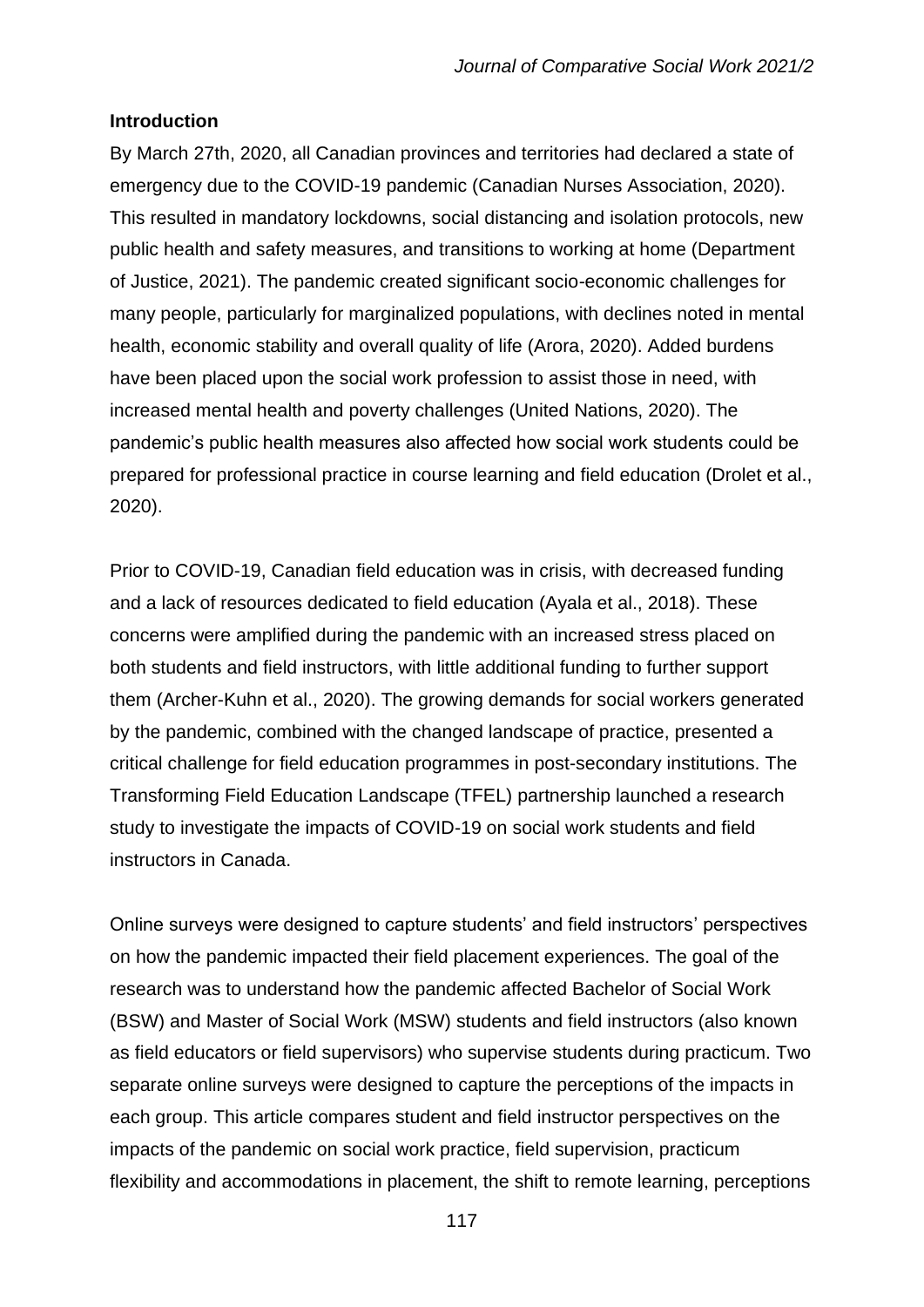of future career prospects and the effects on wellness and mental health. We provide a comparative analysis of the survey responses that focus on the concerns, benefits and recommendations for field education and future practicum planning during a global pandemic.

## **Literature Review**

### *Field Education*

Field education provides students with an opportunity to learn practical skills, integrate course material and master competency for future social work practice (Bogo & Sewell, 2019; Bogo & Vayda, 1998; Katz et al., 2014). Field education is a required component for the successful completion of BSW and MSW degrees in Canada. Prior to the pandemic, there were significant challenges in the delivery of appropriate field education experiences. Shortages of field instructors and field placements, increasing challenges in field instructor retainment and a lack of resources and funding, as well as high workloads of field education coordinators and directors, have contributed to a state of crisis in field education (Ayala et al., 2017, 2018; Bogo et al., 2017; McConnell, 2016; TFEL, 2020). The COVID-19 pandemic has amplified the existing challenges facing field education.

# *COVID-19 and Field Education*

In response to the challenges brought on by the pandemic, the CASWE-ACFTS (2020) announced that, as of March 20, 2020, students who completed 75% of the required placement hours to a satisfactory level would be evaluated as having met the field placement requirements. CASWE-ACFTS also approved the use of online and virtual placements as an alternative to in-person ones. On January 27, 2021, as Canadian universities were planning for their 2021/2022 school year, CASWE-ACFTS (2020) declared that the reduction of hours may continue at the discretion of schools until April 2022. This served a number of purposes. First, it offered the field a host of new graduates ready to assist at the front lines. Second, it alleviated some of the pressures felt by schools and field sites to find placement solutions for students enrolled in programmes across the country (CASWE-ACFTS, 2020). The impact of this and other decisions on students' and field instructors' teaching and learning experiences have not yet been explored.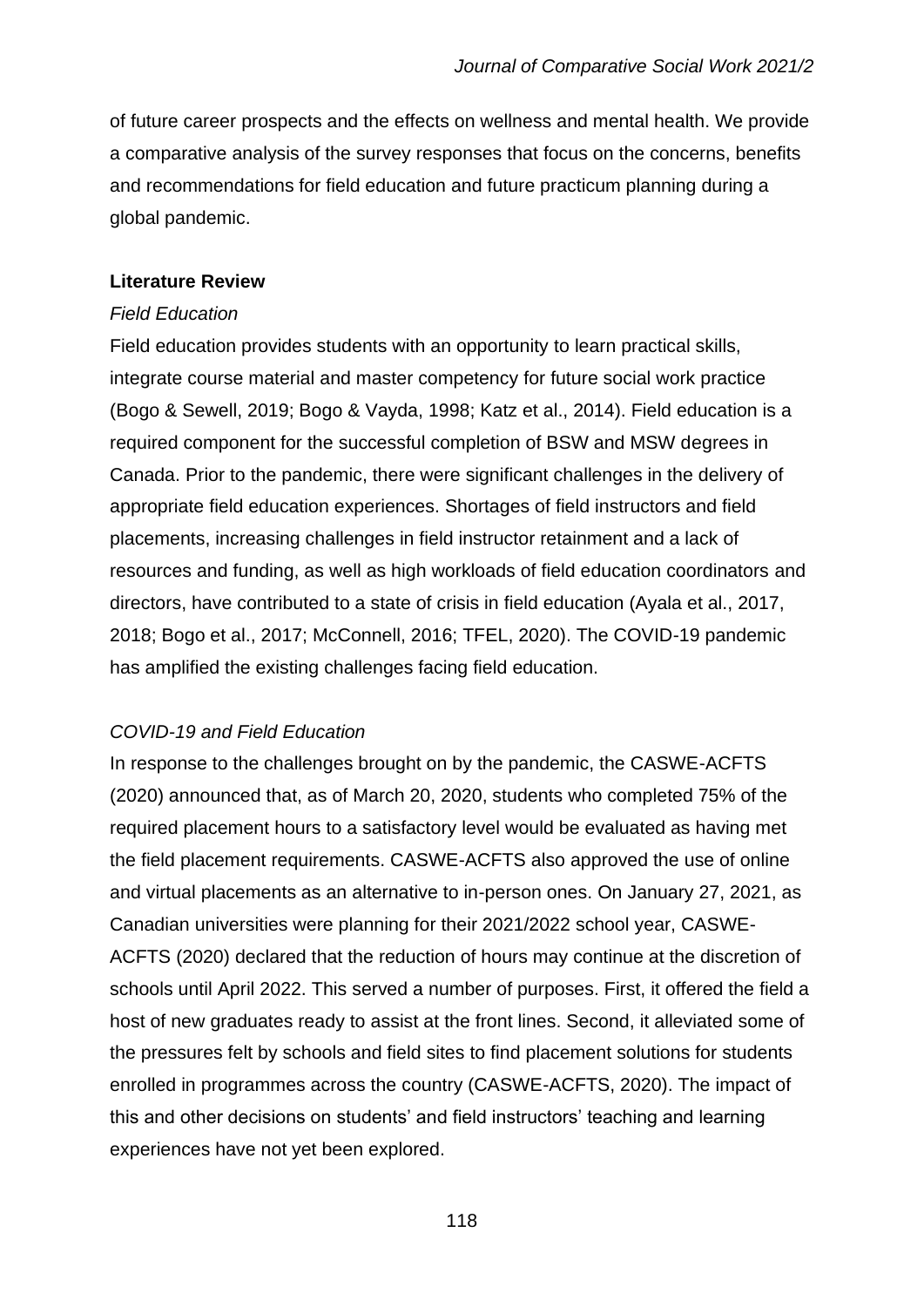Challenges for both students and field instructors became apparent from the onset of the pandemic. While social work students may generally experience anxiety and emotional difficulties in field education, the pandemic created a sudden disruption to field education (Baird, 2016). This resulted in increased stress for students, resulting in mixed emotions, including confusion, disbelief, panic, disagreement, anger, sadness, anxiety and fear (Elmer et al., 2020). The Council on Social Work Education (2020) surveyed 3,564 students in the United States on their perception of the impact of COVID-19 in their education, of which, 65% of students articulated that COVID-19 had impacted their financial security, and 81% reported impacts on their mental health. A study based out of the United States shared that students reported feeling burdened by caregiving responsibilities and expressed concerns about limited resources, including a private space to conduct sessions and technology to help facilitate communication with clients (Dempsey et al., 2021). Students also reported feeling uncomfortable continuing their placements at home without face-to-face field instruction, which many field agencies could not provide during the height of the initial crisis (Dempsey et al., 2021).

In response to the changes brought on by the pandemic, field education was forced to adapt by creating practice innovations related to the use of technology to support students (Archer-Kuhn et al., 2020; Drolet et al., 2020). As part of this response, the TFEL partnership created virtual field placements, training resources, research projects and activities, professional development webinars, mentorship initiatives and virtual events (Drolet, 2020). TFEL student research assistants were involved in the aforementioned surveys to better understand what students and field instructors were experiencing during the pandemic.

## **Methodology**

#### *Recruitment*

Participation in the surveys was encouraged through multiple recruitment avenues. Recruitment posters were designed for each survey and posted on TFEL's Facebook and Twitter pages. Links to the student survey were emailed to social work faculty, field coordinators and directors, researchers and student groups in all 43 CASWE-ACFTS accredited schools of social work across Canada. Links to the field instructor survey were sent to TFEL members and partners, including CASWE-ACFTS, for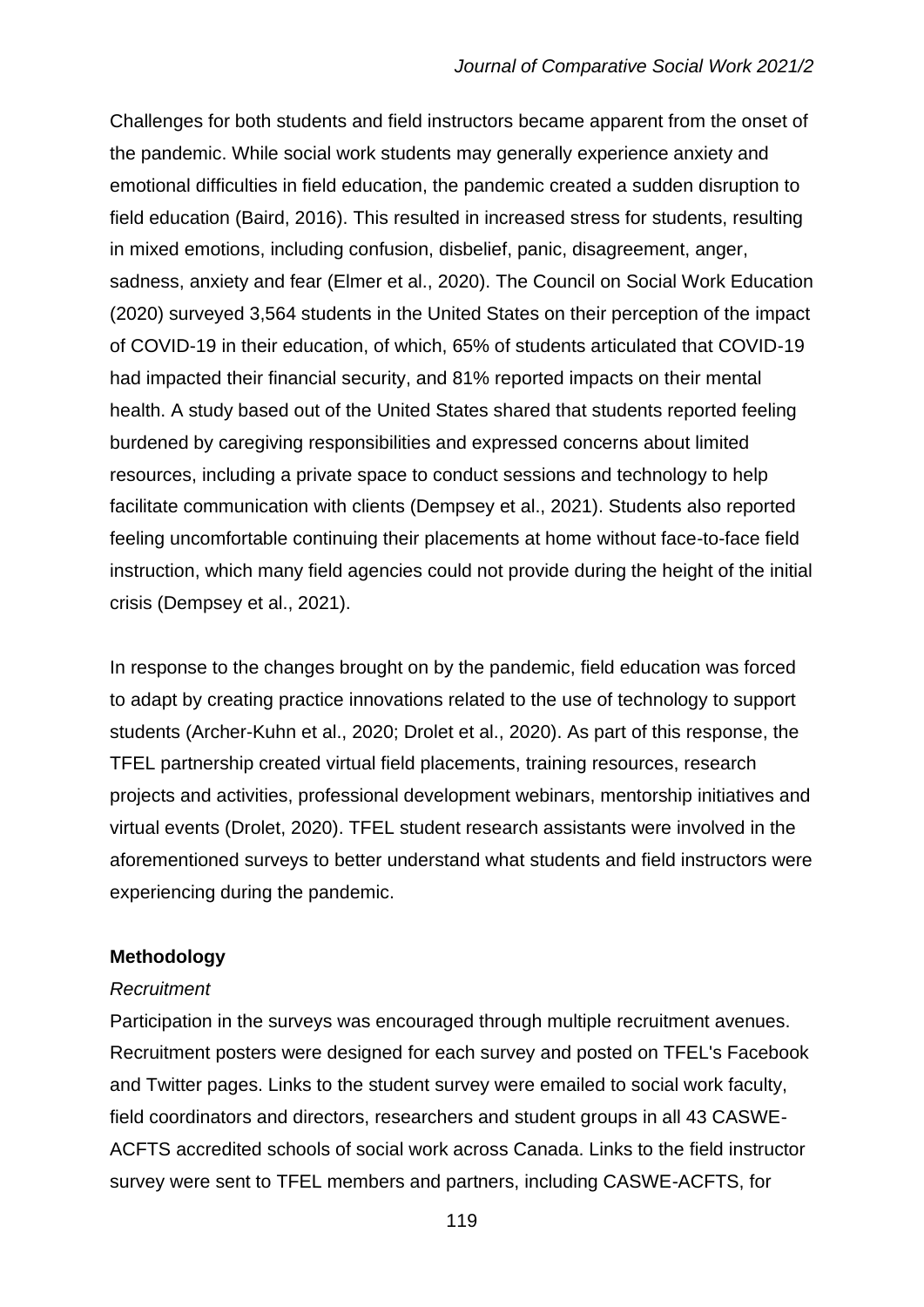distribution among social work field instructors working in diverse urban, rural and Indigenous lands across Canada. The eligibility criteria for the student survey included BSW and MSW students from CASWE-ACFTS accredited social work programmes who completed a practicum between January and December 2020. The eligibility criteria for the field instructor survey included field instructors who hosted social work practicum students from a CASWE-ACFTS accredited social work programme during the COVID-19 pandemic, up to and including the distribution date of the survey.

#### *Data Collection*

Both surveys were administered online using SurveyMonkey©. The student survey was available for a period of three weeks from July 8th to 29th, 2020, while the field instructor survey was open for 16-days from November 18th to December 3rd, 2020. Both surveys were designed in English and translated into French by a TFEL bilingual research assistant. The French survey responses were translated into English for data analysis.

Both surveys were comprised of a mix of open-ended short answer questions, Likert scales, ranking questions, multiple-choice questions and multi-response questions. The surveys took approximately 15 minutes to complete. The student survey consisted of 27 questions and included: demographics, COVID-19 impacts on practicum field placements, student needs and concerns, institutional responses to COVID-19, practicum supervision, student mental health, student learning and technology and online learning. The field instructor survey included 28 questions, including: demographics, agency overview, changes to client services and interactions, changes to practica due to COVID-19, perceived challenges to supervising practica, perspectives on supervising students during COVID-19, support during practicum supervision, impacts on student learning, technology and online learning and mental health during COVID-19. In both surveys, open-ended questions were included to gain a better understanding of what changes could be made to aid students and field instructors involved in field education. The surveys yielded a total of 367 responses from BSW and MSW students, with 73 completing surveys from field instructors across Canada. It is important to note that not all respondents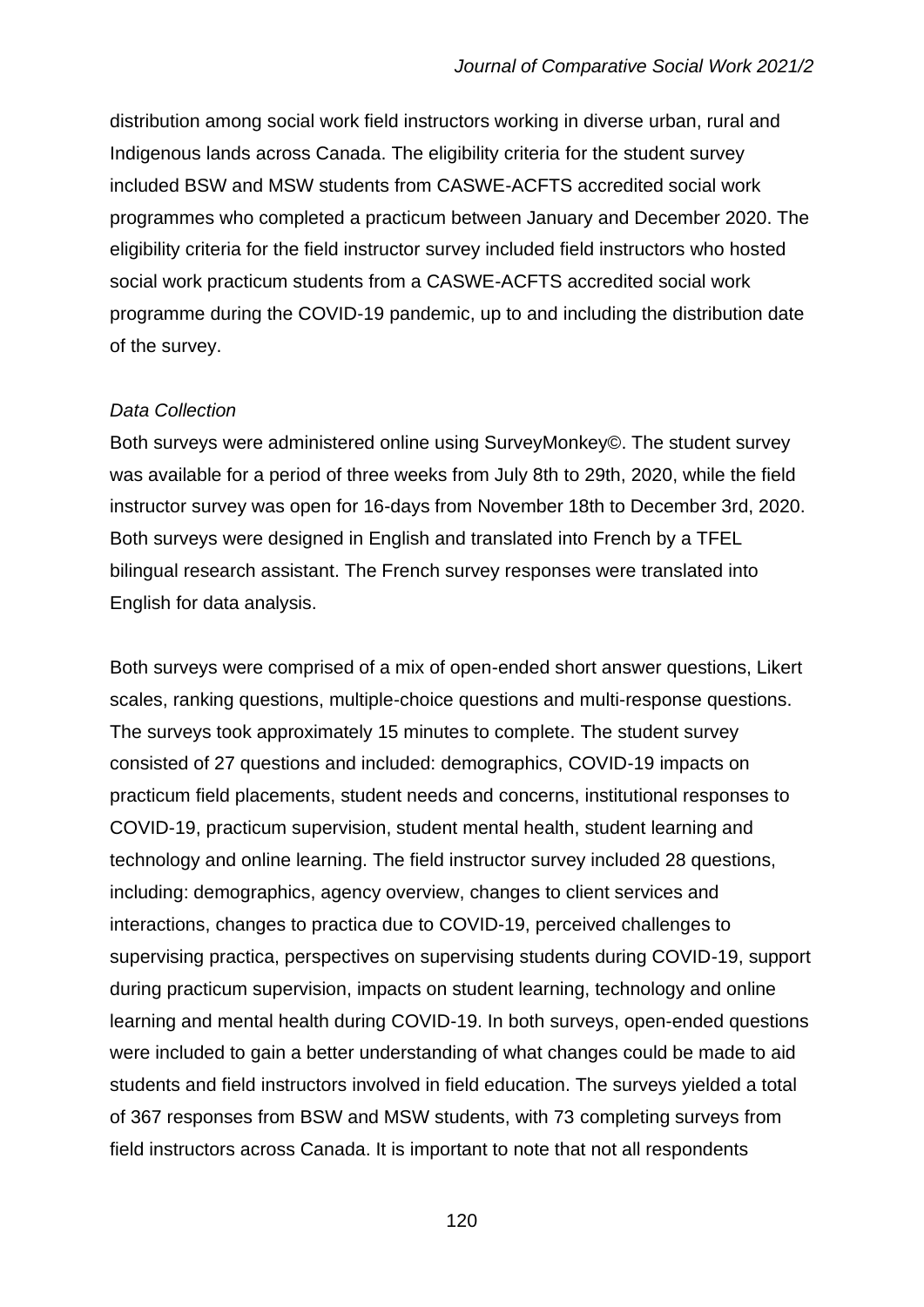answered every question on the survey; therefore, the total number of responses per question varied.

In this article, we compare the students' and field instructor's responses in terms of the identified concerns, perceived challenges, unexpected benefits and recommendations for social work field education programmes.

#### *Ethical Considerations*

Research ethics approval was obtained from the University of Calgary Conjoint Faculties Research Ethics Board prior to data collection. Participation in both surveys was anonymous and voluntary. Demographic questions were designed to avoid any identifying respondents. Respondents provided their informed consent prior to beginning the survey, and had the option to stop answering the survey questions at any point during the survey. There were no obvious foreseeable risks or consequences for either group in responding to the survey questions. To mitigate any potential discomfort, a web link was provided for respondents to access COVID-19 information and resources.

## *Data analysis*

Once the surveys were closed, the responses were exported from SurveyMonkey© into Microsoft Excel for data analysis. Likert scales, multiple-choice, multi-response and ranking questions provided quantitative data for both surveys. Likert scale questions included a 7-point scale ('strongly disagree,' 'disagree,' 'somewhat disagree,' 'somewhat agree,' 'agree,' and 'strongly agree' and 'not applicable'). For this analysis, these scales have been condensed into three categories with 'strongly agree,' 'agree,' and 'somewhat agree,' categorized into 'agree'; 'strongly disagree,' 'disagree' and 'somewhat disagree,' categorized as 'disagree' and 'not applicable' as the third category. The questions used to calculate the field instructors' concerns were based on a 5-point scale ('not at all concerned,' 'somewhat concerned,' 'very concerned' and 'extremely concerned' and 'not applicable'). For this paper, 'somewhat concerned,' 'very concerned' and 'extremely concerned' were categorized as 'yes', while 'not at all concerned' responses were categorized as 'no' and 'not applicable' remained as an individual category. The choice 'not applicable' was included in all Likert scale and ranking questions; however, the possibility of having a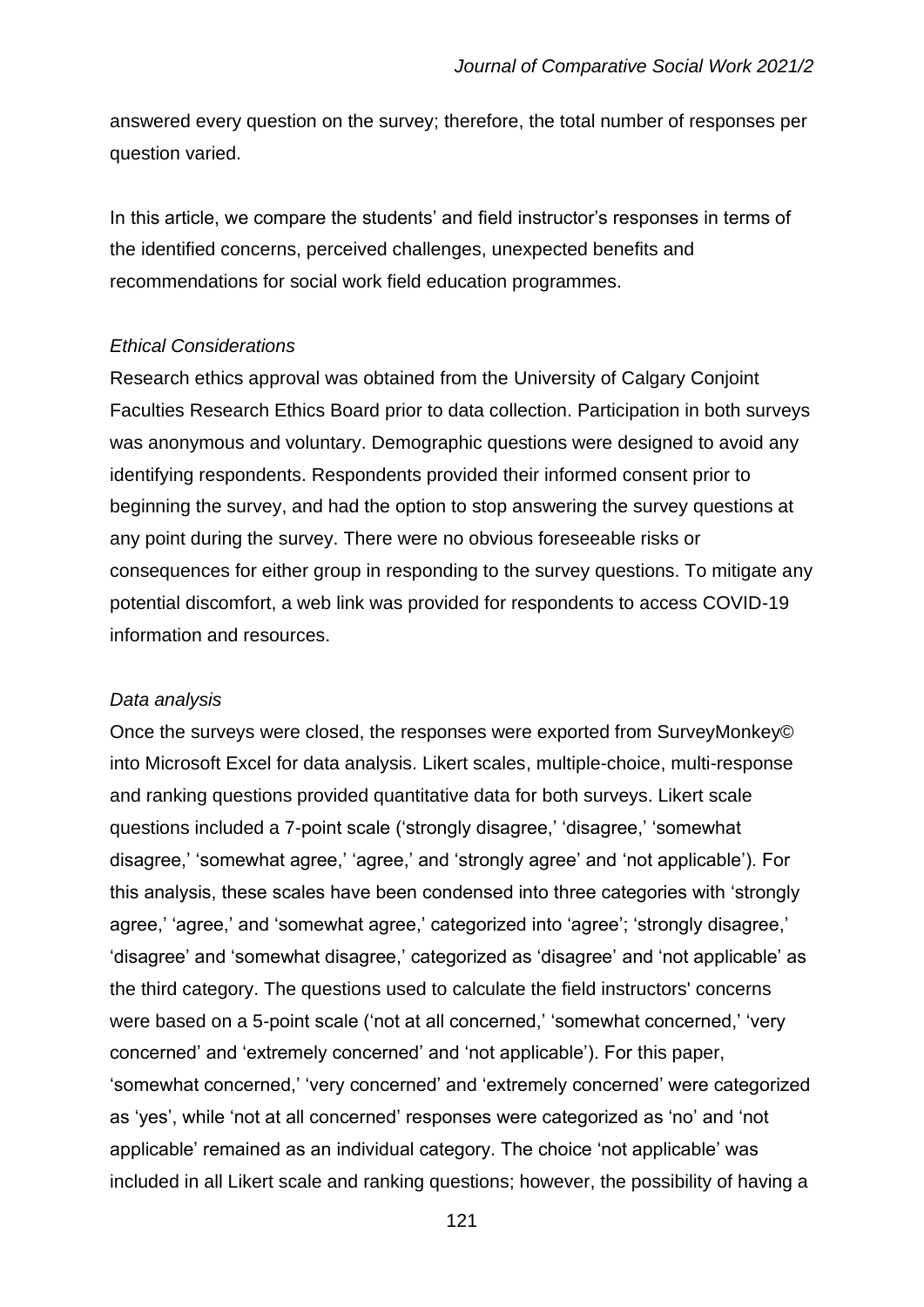'neutral' response was deliberately excluded. This was done in order to gather a clearer understanding of respondents' level of agreement and concern. The 'not applicable' response could represent that the question did not apply to them, or that they were genuinely not worried or concerned. This survey design approach reduces the 'forced choice' provided by the removal of a neutral response (Leung, 2011, p. 413). To ensure the scale's validity, the 'not applicable' responses were calculated separately, rather than at the midpoint on their respective scales (Chyung, 2017).

While the initial qualitative analysis for the field instructor survey included both a content analysis and thematic analysis based on the differing questions provided, only responses analysed using thematic analysis are presented for their comparative qualities. In the student survey, both open-ended questions were analysed using a thematic analysis. The same researcher completed the initial thematic analysis for both surveys, meeting with a second researcher to verify the analysis (Vaismoradi & Snelgrove, 2019). Themes and sub-themes were identified for each question using a colour-coding method. The themes identified included: perceived challenges, perceived benefits, neutral responses and recommendations. Sub-themes were developed to enhance and further narrow the themes. This colour-coding method provided a clearer visual representation of data and helped with the organization of responses into categories that best highlighted the respondents' experiences.

A notes section discussing any notable concerns with the data or any significant findings was also included in the analysis files. The qualitative responses' subjectivity can cause bias when analysing data, as interpreting a respondent's experience can be misguided by the researcher's own perceptions (Clarke & Braun, 2017). To help mitigate the chances of bias and errors in interpretation, a second researcher reviewed the colour-themed data to verify the analysis.

# **Field Instructor and Student Experiences in Field Education: Survey Results**

The survey results are presented starting with the demographics of the survey respondents, and followed by theme: the impacts of the pandemic on social work practice, field supervision, practicum flexibility and accommodations in placement, the shift to remote learning, perceptions of future career prospects and the effects on wellness and mental health.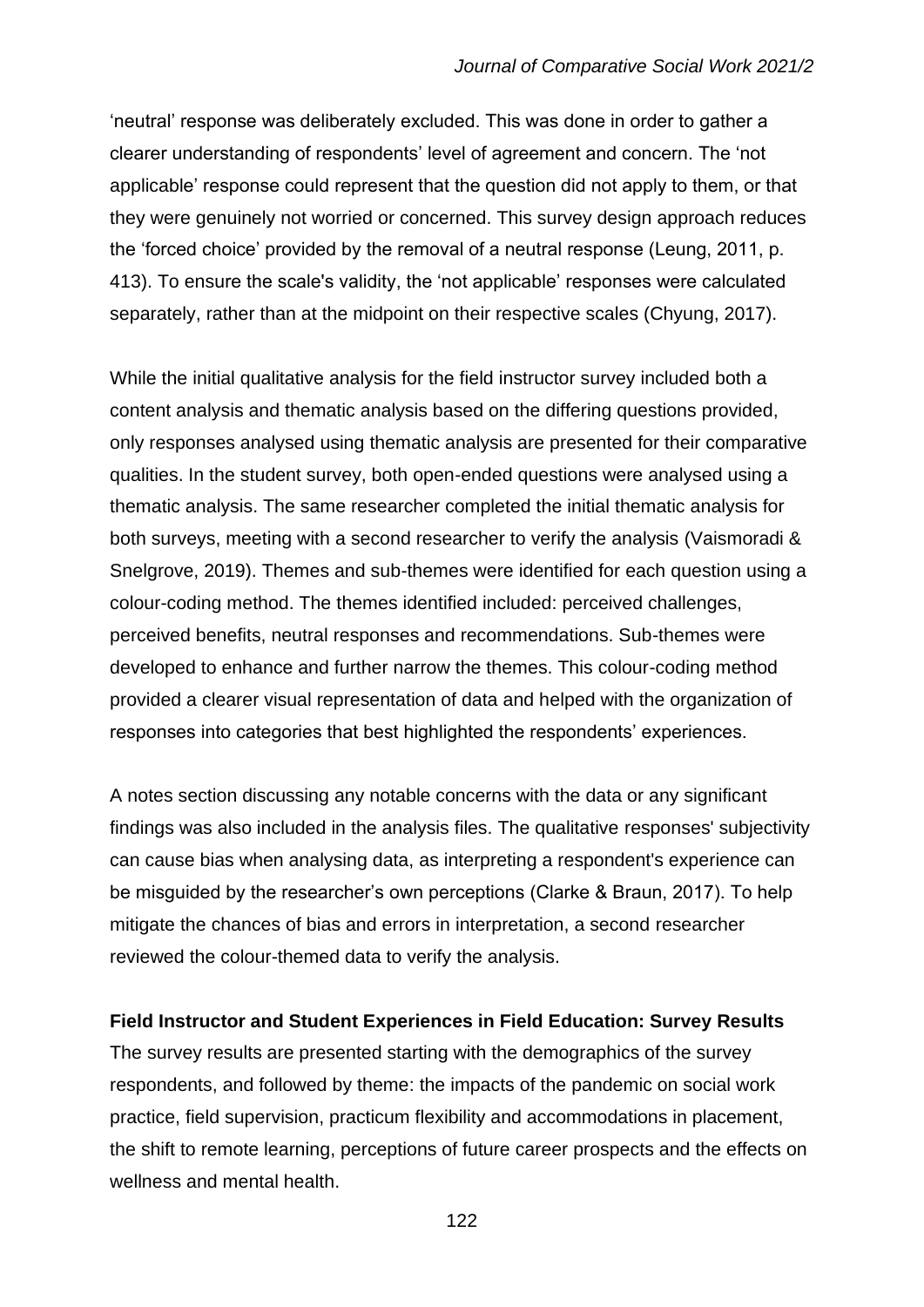# *Field Instructor and Student Demographics*

## **Table 1**

|--|

| <b>Demographics</b>                                 | <b>Population</b> |                          |  |  |  |  |
|-----------------------------------------------------|-------------------|--------------------------|--|--|--|--|
|                                                     | <b>Students</b>   | <b>Field Instructors</b> |  |  |  |  |
| Age                                                 | $n = 272$         | $n=63$                   |  |  |  |  |
| 20-29                                               | 119 (43.8%)       | $3(4.8\%)$               |  |  |  |  |
| 30-39                                               | 75 (27.7%)        | 18 (28.6%)               |  |  |  |  |
| 40-49                                               | 22 (8.1%)         | 18 (28.6%)               |  |  |  |  |
| 50-59                                               | $9(3.3\%)$        | $5(7.9\%)$               |  |  |  |  |
| $60+$                                               |                   | $2(3.2\%)$               |  |  |  |  |
| I prefer not to answer                              | 47 (17.3%)        | $\overline{17}$ (27.0%)  |  |  |  |  |
| <b>Gender</b>                                       | $n = 272$         | $n=63$                   |  |  |  |  |
| Female                                              | 237 (87.1%)       | 54 (85.7%)               |  |  |  |  |
| Gender fluid, non-binary, and/or                    | 10 (3.7%)         |                          |  |  |  |  |
| <b>Two-Spirit</b>                                   |                   |                          |  |  |  |  |
| Male                                                | 19 (7.0%)         | 8 (12.7%)                |  |  |  |  |
| Prefer not to answer                                | 6(2.2%)           | $1(1.6\%)$               |  |  |  |  |
| <b>Ethnicity</b>                                    | $n = 272$         | $n=73$                   |  |  |  |  |
| Black/African                                       | $10(3.6\%*)$      | $1(1.4\%)$               |  |  |  |  |
| Asian (East, South and West)                        | 15 (5.5%)         | 4(5.5%)                  |  |  |  |  |
| Indigenous: First Nation, Métis,<br>or Inuk (Inuit) | 7(2.6%)           | 5(6.8%)                  |  |  |  |  |
| Latinx                                              | 7(2.6%)           | 2(2.7%)                  |  |  |  |  |
| Middle Eastern/North African                        | $1(0.4\%)$        | $1(1.4\%)$               |  |  |  |  |
| Pacific Islander                                    | $1(0.4\%)$        |                          |  |  |  |  |
| White/Caucasian                                     | 185 (68.0%)       | 49 (67.1%)               |  |  |  |  |
| <b>Mixed Ethnicity</b>                              | 26 (9.6%)         | 6(8.2%)                  |  |  |  |  |
| Other                                               | $9(3.3\%)$        | 4(5.5%)                  |  |  |  |  |
| I prefer not to answer                              | $11(4.0\%)$       | $1(1.4\%)$               |  |  |  |  |

\*Rounded value

**Note:** This table outlines the demographic information obtained for students and field instructors in both surveys.

# *Impacts of the Pandemic on Social Work Field Practice*

The pandemic and the accompanying public health responses created significant changes in the delivery of field education in the social work sector. Most students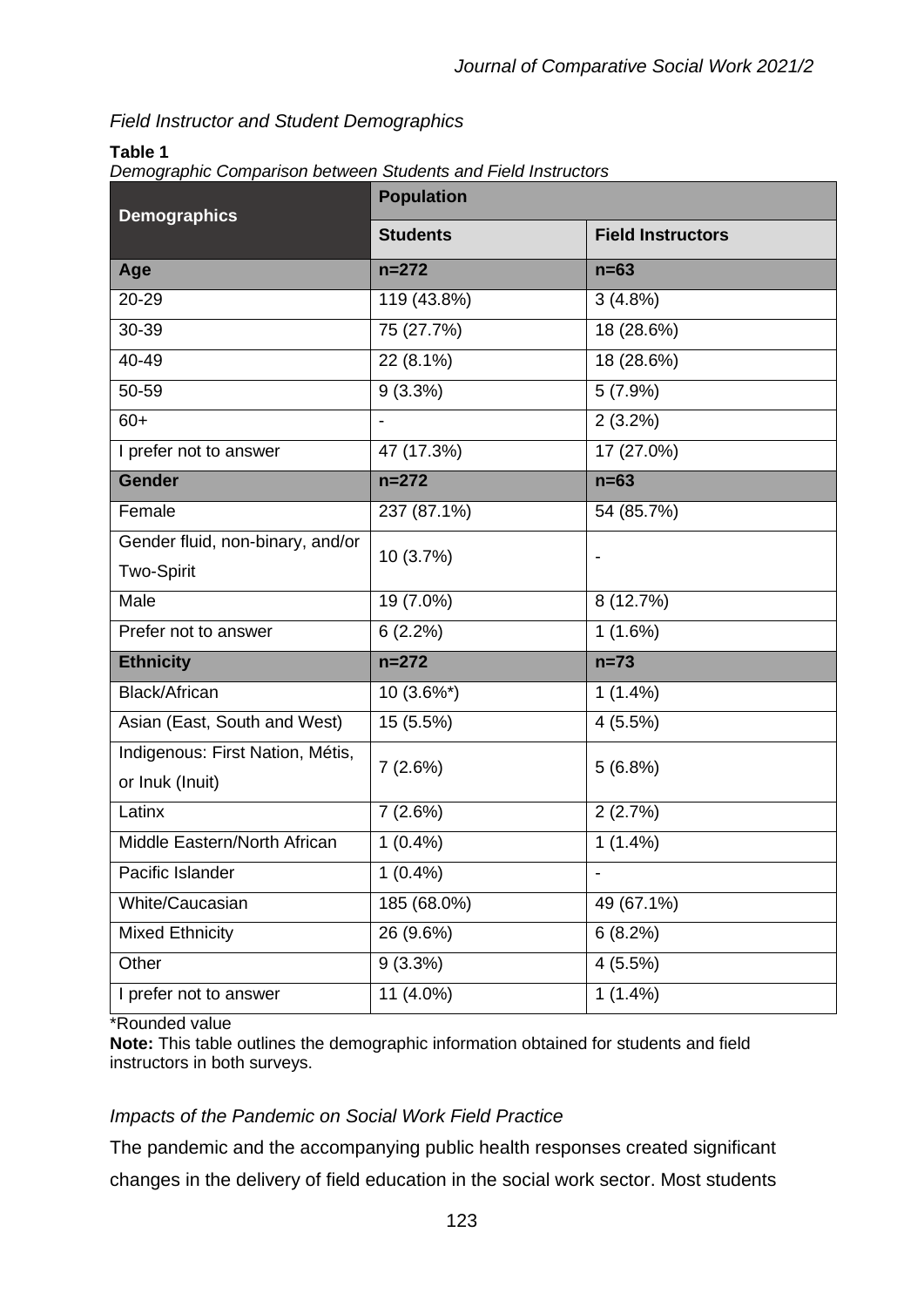indicated that the changes included a reduction in the required practica hours (57.1%), placements ending early (48.4%), practicum moving online (34.3%), fewer learning goals and expectations (32.4%) and field placements changing entirely (24.7%). Field instructor responses were similar regarding practicum supervision, indicating as the most common changes: a complete online transition (46.4%), a reduction in required hours (44.9%), a partial online transition (42.0%) and a practicum terminating early (15.9%).

Regarding the effects of these impacts on practica, narratives from the qualitative responses underscore students' concerns with their practicum, noting diminished practicum learning and experiences compared to before the pandemic as a result of the lack of face-to-face practice. For instance, one student explained: 'I feel that I have not been benefiting the organization. I have been working nearly as much as I would have in person. It does not feel like a "real" practicum but more like a formality.' Field instructors recognized similar challenges. One field instructor stated: 'The [oneon-one] connection with students; in addition, the lack of in-person activities makes the students' learning opportunities less available.'

Some students' field placements changed entirely as a result of the pandemic. A significant number (63.1%) were not able to complete a practicum in their intended area of practice. One student expressed: 'I am wanting to do it in a hospital/health care setting and the idea that it may not happen due to COVID-19 is really stressful and disheartening.' Many students shared that the abrupt ending to their practicum and lack of closure with clients and staff had a negative impact on their learning and practicum experience. This experience was shared by a student:

It was an abrupt end to practicum, and I did not have the opportunity to say goodbye to clients or staff. I was unable to participate in some activities that had been planned for the last month of my practicum that I believe would have been a very valuable learning experience.

A field instructor identified similar concerns with the practicum changes, noting: 'It has been a real struggle to provide students with shadowing opportunities...this has made their learning curve much steeper, as they were unable to observe/accompany [sic] prior to having to carry out interventions.'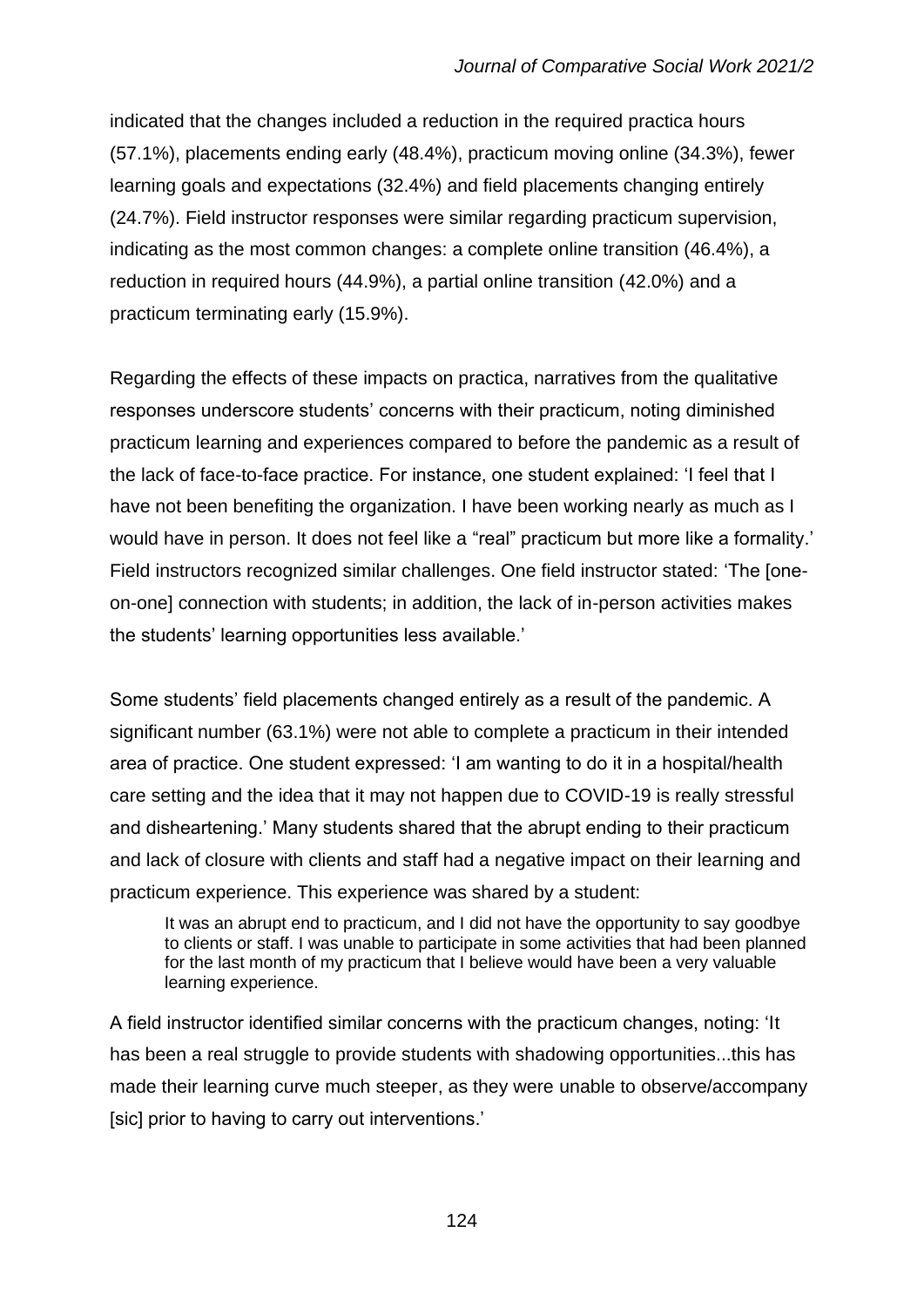The changes were perceived as difficult in a variety of settings, with many similar concerns expressed by field instructors and students; however, unforeseen positive outcomes due to these changes were recognized. Students reported improvements in virtual skills (46.3%), self-motivation and self-directed study skills (43.3%), research skills (25.7%), social work disaster skills (21.1%) and local community understanding (18.1%). The COVID-19 pandemic has changed the way social work programmes and field agencies deliver student practica. One student noted the changes from traditional practicum settings, stating:

The reconceptualization of what learning looks like has been explored with practicum during COVID-19. Traditional concepts of what social work skills look like has been challenged by external factors such as the pandemic and internal factors such as thoughtful leaders who are quick to respond.

Overall, field instructor respondents agreed that it was satisfying to teach during these challenging times and still connect with students remotely One field instructor noted: 'It is highly rewarding and enriches my own practice as a Clinical Social Worker. Students keep me on top of best practice and latest research findings.' Field instructors also learned new skills, both by learning from students and from having acquired new technological abilities to connect with clients and students. A field instructor supervising a student for the first time expressed: 'It was my first time being a supervisor, and I welcomed the roles with its challenges and learning.' Student and field instructor perceptions on practicum supervision during the COVID-19 pandemic are reflected in Table 2: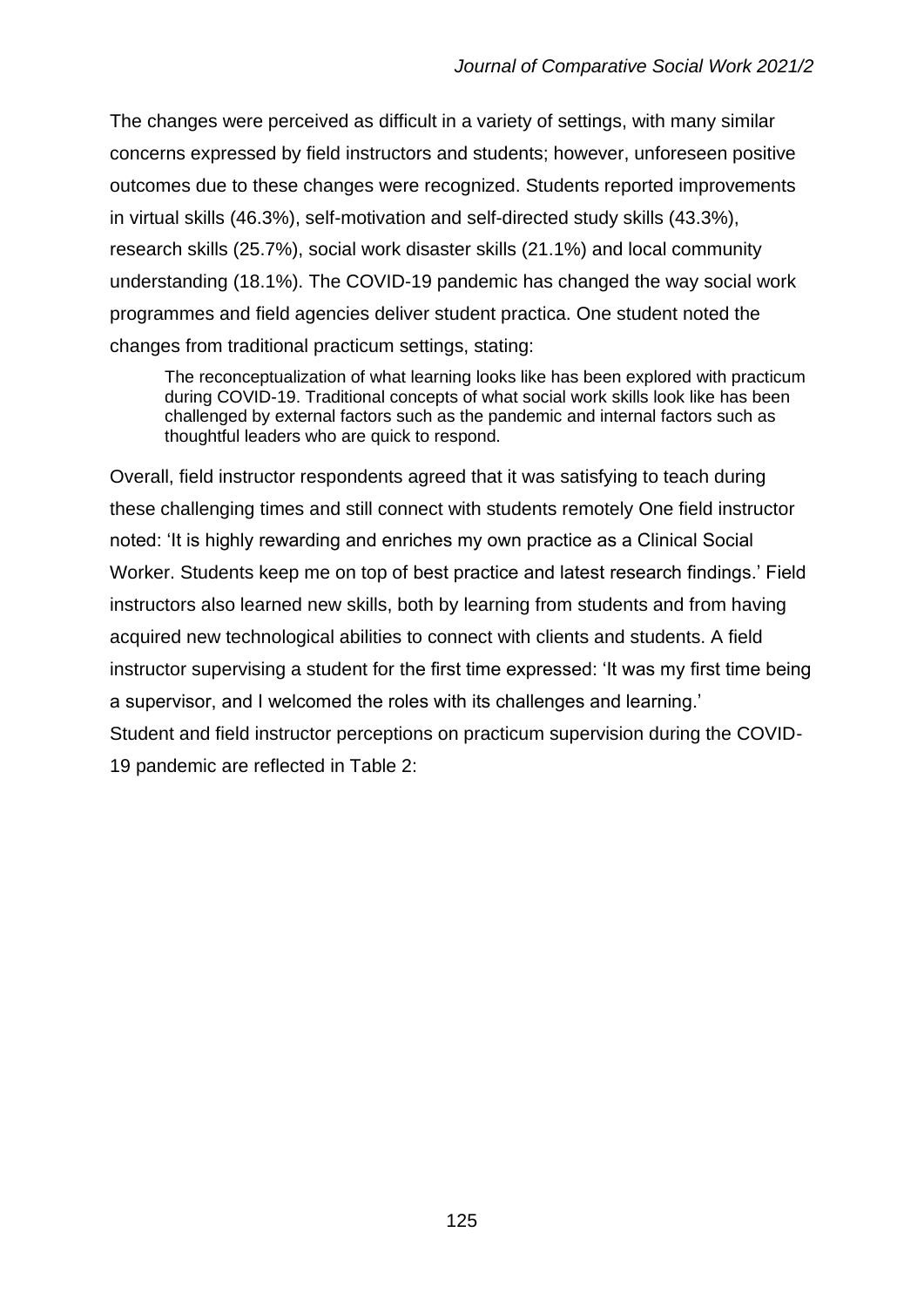# *Field Supervision*

## **Table 2**

*Student and Field Instructor Perceptions on Practicum Supervision During COVID-19* 

| <b>Student Perceptions</b>                                                                             |                                     |                   | <b>Field Instructor Perceptions</b> |                                                                                                                    |                                    |                   |             |
|--------------------------------------------------------------------------------------------------------|-------------------------------------|-------------------|-------------------------------------|--------------------------------------------------------------------------------------------------------------------|------------------------------------|-------------------|-------------|
|                                                                                                        | <b>Likert Ranking Scale (n=294)</b> |                   |                                     |                                                                                                                    | <b>Likert Ranking Scale (n=65)</b> |                   |             |
| <b>Statements</b>                                                                                      | <b>Disagree</b>                     | <b>Agree</b>      | N/A                                 | <b>Statements</b>                                                                                                  | <b>Disagree</b>                    | <b>Agree</b>      | N/A         |
| I am satisfied<br>with the level<br>of supervision I<br>am receiving<br>during<br>practicum            | 60<br>$(20.4\%)$                    | 175<br>(59.5%)    | 59<br>$(20.1\%)$                    | I am satisfied<br>with the level<br>of supervision<br>that I am<br>providing to<br>student(s)                      | 6<br>$(9.2\%)$                     | 59<br>$(90.8\%)$  |             |
| I am receiving<br>more<br>supervision<br>than needed                                                   | 172<br>(58.5%)                      | 49<br>(16.7%)     | 73<br>(24.8%)                       | I believe that<br>I can<br>effectively<br>keep track of<br>the practicum<br>hours<br>completed by<br>my student(s) | 5<br>(7.7%)                        | 60<br>(92.3%)     |             |
| am receiving<br>less<br>supervision<br>than needed                                                     | 133<br>(45.2%)                      | 86<br>(29.3%)     | 75<br>(25.5%)                       | I believe that<br>I can<br>accurately<br>evaluate the<br>student(s)<br>through<br>online<br>supervision            | 10<br>$(15.4\%)$                   | 50<br>$(76.9\%)$  | 5<br>(7.7%) |
| Supervision<br>holds me<br>accountable to<br>complete my<br>practicum<br>requirements                  | 34<br>(11.6%)                       | 205<br>(69.7%)    | 55<br>(18.7%)                       | I believe that<br>having virtual<br>supervision is<br>beneficial                                                   | 9<br>$(13.8\%)$                    | 51<br>(78.5%)     | 5<br>(7.7%) |
| If I have<br>questions or<br>concerns, my<br>supervisor(s)<br>are readily<br>available and<br>helpful* | 30<br>$(10.2\%)$                    | 218<br>$(74.4\%)$ | 45<br>$(15.4\%)$                    | I adapt my<br>supervisory<br>role to meet<br>the needs of<br>the student(s)                                        |                                    | 65<br>$(100.0\%)$ |             |
| I am unable to<br>meet my<br>practicum<br>requirements<br>due to COVID-<br>19 challenges               | 150<br>$(51.0\%)$                   | 58<br>(19.7%)     | 86<br>(29.3%)                       |                                                                                                                    |                                    |                   |             |

\*The number of responses for these questions were n=293.

**Note:** This table represents the level of agreement students and field instructors provided to different statements regarding practica and supervision during COVID-19.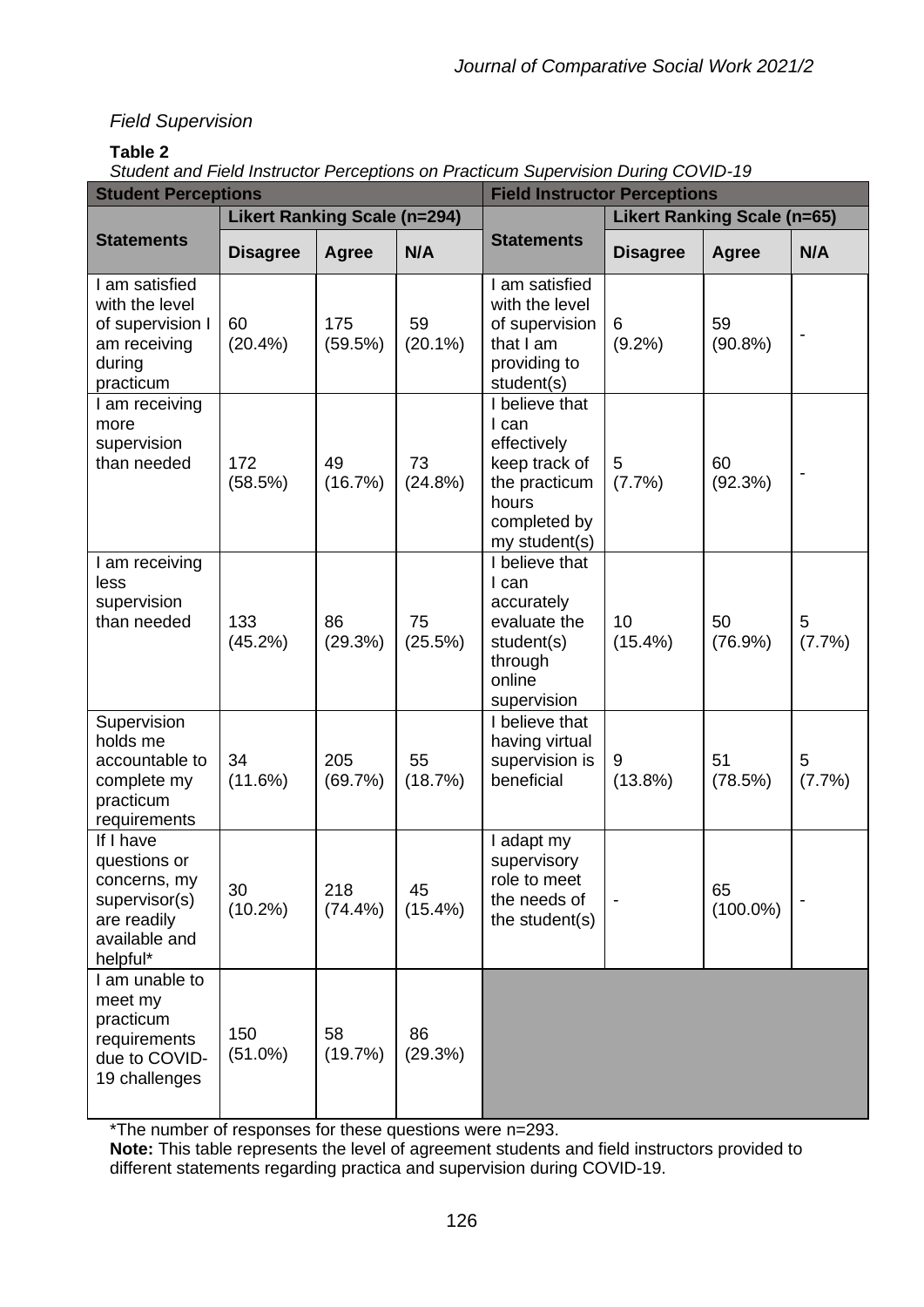Field instructors and students described different perceptions of field practicum supervision. Most field instructors (90.8%) felt satisfied with the level of supervision they were providing to their students, as opposed to 59.5% of students who felt satisfied with the level of supervision they received during their practica. In at least one case the move to online ended the practicum, as one student expressed: 'My practicum supervisor didn't feel there was anything to teach me remotely, so the placement ended.' This discrepancy reappears in student and field instructor perceptions of field instructor availability. Although 100% of field instructors agreed that they adapted their supervisory role to meet the needs of students, 29.3% of students believed that they received less supervision than what they needed. These findings suggest inconsistency and potential miscommunication on the availability of supervision between field instructors and students. Moreover, this may also indicate that during the pandemic students wanted additional supervision beyond the usual practices.

The qualitative responses in the survey demonstrated a more nuanced understanding of field supervision, and identified transparent communication and clarifying expectations as important aspects to reduce communication barriers. For example, one field instructor noted that it was important in their practice 'to be transparent and open with the student about their expectations of the placement,' with one student noting similar sentiments from their field instructor: 'My practicum supervisor has told me that I will be able to complete a practicum, but it may not be what I originally envisioned.' Another field instructor suggested:

[A] designated time for regular weekly meetings is something I would strongly recommend... as well as building in time in those sessions for 'teambuilding'-type discussions... without being able to interact on a daily basis, having these meetings has been a much welcome addition to ongoing work and a way to combat isolation. Regular email and text correspondence with students has also helped when discussing ongoing matters, and being direct and purposeful in having a best practice guide for online service delivery that is also modelled in supervisor/student interactions.

Despite the contrasting perspectives on field supervision, responses suggested that many students were satisfied with the supervision they received. Over half of the students (59.5%) expressed agreement with having satisfactory supervision, with one student recalling: 'I appreciated the flexibility from both my practicum placement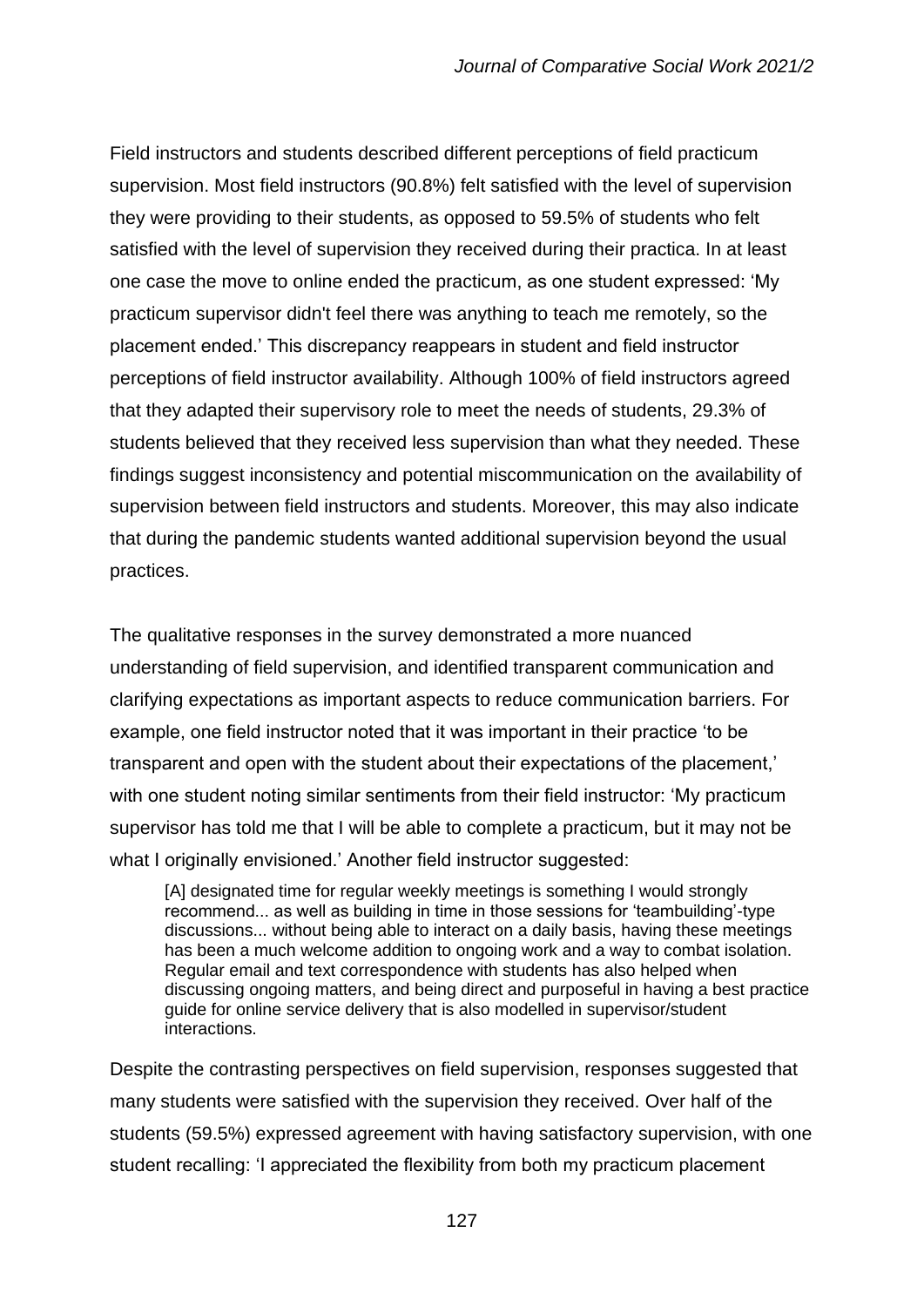supervisors.' One student further illustrated this point by identifying: 'My placement was accessible, and I had a good supervisor. I still learned a lot during this practicum... my supervisor and other colleagues were still available and very helpful whenever I had questions or needed support.'

### *Practicum Flexibility and Accommodations in Placement*

Many students reported a greater placement flexibility, including a reduction in the number of practicum hours required to successfully complete their placement. Notably, 62.1% of students agreed, while 22.8% disagreed with the statement: 'I have more flexible hours while completing my practicum during COVID-19.' From the field instructor perspective, 44.9% also noted the reduction in required practica hours. Interestingly, the open-ended responses reflected that this accommodation was met with positive and negative reactions by both students and field instructors. For instance, one student shared: 'I still learned a lot during this practicum. I was glad that we did not have to do so many hours. Reducing the hours helped me complete my practicum faster.' A positive response was expressed by a field instructor who recommended to other field instructors, 'Be flexible as to meeting the Learning Plan. Changes may have to be made based on client's own challenges with virtual care and coping during COVID.' Although there were perceptions that flexibility and accommodations were beneficial, there were some contradictory viewpoints expressed by both students and field instructors. One student identified: 'Doing a practicum during COVID-19 had refrained me from gaining almost a month of extra learning. As well, the abrupt stop left me feeling unfinished in my placement with my clients and my coworkers.' Similarly, this sentiment was shared by a field instructor:

Shorter placements are not better during COVID. In fact, longer placements, even if this means reducing days, is better. By the time a student is onboarded and ready to work with actual clients, their time is almost up. It is not good practice to introduce a student who is leaving soon to a client, especially virtually.

Flexibility and accommodations were discussed in the context of post-secondary institutional responses, with students expressing that their institution's response to the impacts of COVID-19 was prompt and effective. Flexible hours while completing practicum and sufficient resources and information to work safely during COVID-19 were noted by student respondents. One student shared: 'I have surprisingly been able to have a very rich practicum with the opportunities that arose for me along with the University accommodation [for] the remote learning plan.' On the other hand, a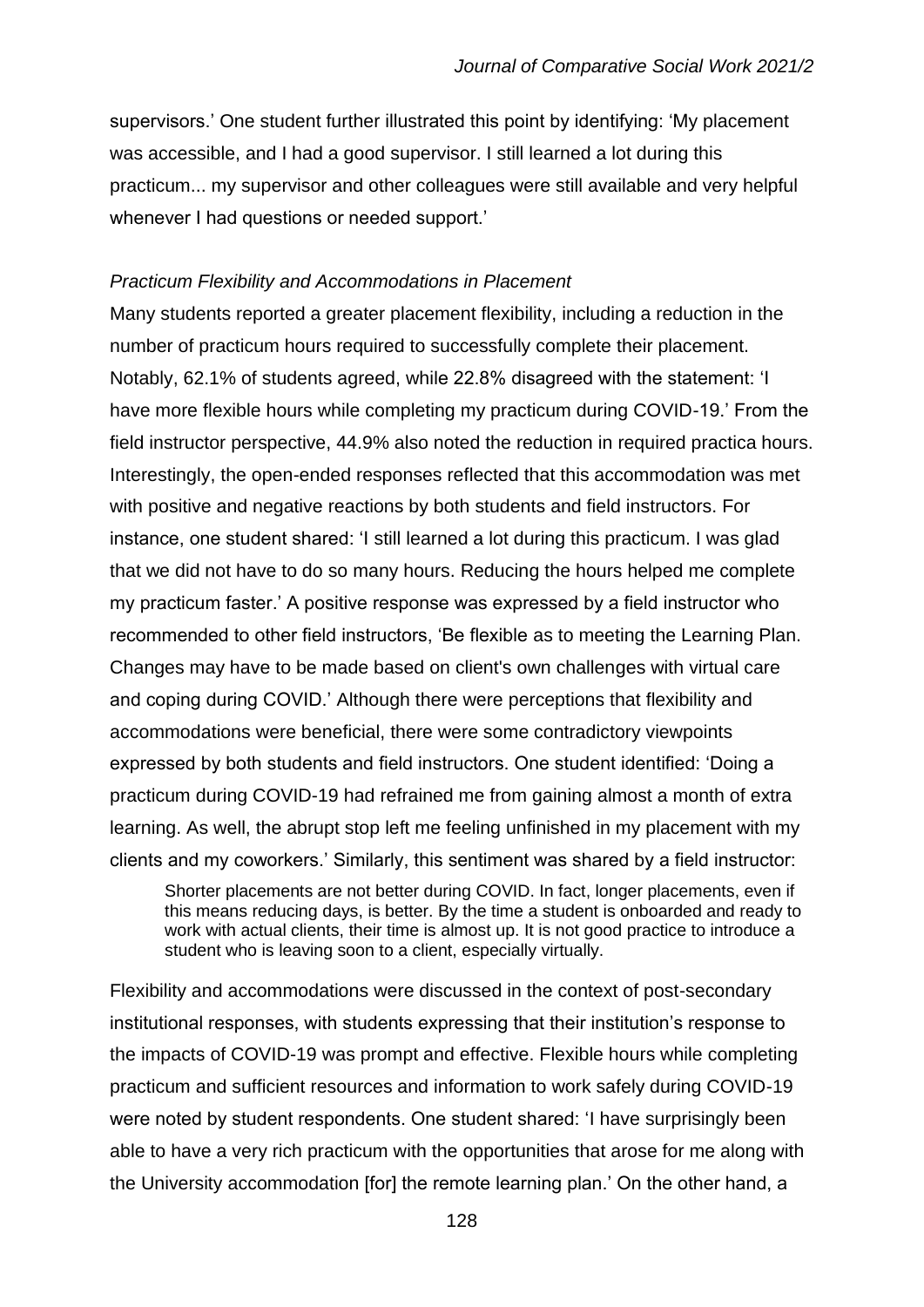field instructor perceived students' experience quite differently: 'I witnessed a disconnect with my students and field instructors from the academic institution. Regarding paperwork, expectations, deadlines, my students communicated to me that they did not feel supported by their respected institution.' There were students who agreed with this sentiment, as stated by a student: 'There needs to be more accountability from faculty...Many of my peers have no idea what is going on with their placements and haven't been given any direction.'

Student and field instructor perceptions on technology and academic support are outlined in Table 3:

# *Shift to Remote Learning*

#### **Table 3**

*Student and Field Instructor Perceptions on Technology and Academic Support*

| <b>Student Perceptions</b>                                                                                     |                                          |                | <b>Field Instructor Perceptions</b> |                                                                                                      |                                    |                  |                             |
|----------------------------------------------------------------------------------------------------------------|------------------------------------------|----------------|-------------------------------------|------------------------------------------------------------------------------------------------------|------------------------------------|------------------|-----------------------------|
|                                                                                                                | <b>Likert Ranking Scale</b><br>$(n=294)$ |                |                                     |                                                                                                      | <b>Likert Ranking Scale (n=65)</b> |                  |                             |
| <b>Statements</b>                                                                                              | <b>Disagree</b>                          | <b>Agree</b>   | N/A                                 | <b>Statements</b>                                                                                    | <b>Disagree</b>                    | <b>Agree</b>     | N/A                         |
| I have access<br>to technology<br>(programmes<br>and<br>equipment)<br>required to<br>complete my<br>practicum  | 27<br>$(9.3\%)$                          | 235<br>(80.8%) | 29<br>$(10.0\%)$                    | I was provided<br>with online<br>tools to<br>supervise the<br>student's<br>practicum<br>effectively. | 14<br>(21.5%)                      | 49<br>$(75.4\%)$ | $\overline{2}$<br>$(3.1\%)$ |
| I have<br>received<br>satisfactory<br>online training<br>to be able to<br>manage the<br>technology<br>required | 70<br>$(24.1\%)$                         | 164<br>(56.4%) | 57<br>(19.6%)                       | I was able to<br>implement<br>online<br>strategies to<br>accommodate<br>the student's<br>practicum.  | 6<br>$(9.2\%)$                     | 55<br>(84.6%)    | 4<br>(6.2%)                 |
| Technology is<br>a major<br>obstacle for<br>me when<br>completing my<br>practicum                              | 193<br>(66.3%)                           | 55<br>(18.9%)  | 43<br>$(14.8\%)$                    | I received<br>adequate<br>technical<br>support to<br>facilitate<br>practicum<br>activities.          | 14<br>(21.5%)                      | 46<br>(70.8%)    | 5<br>(7.7%)                 |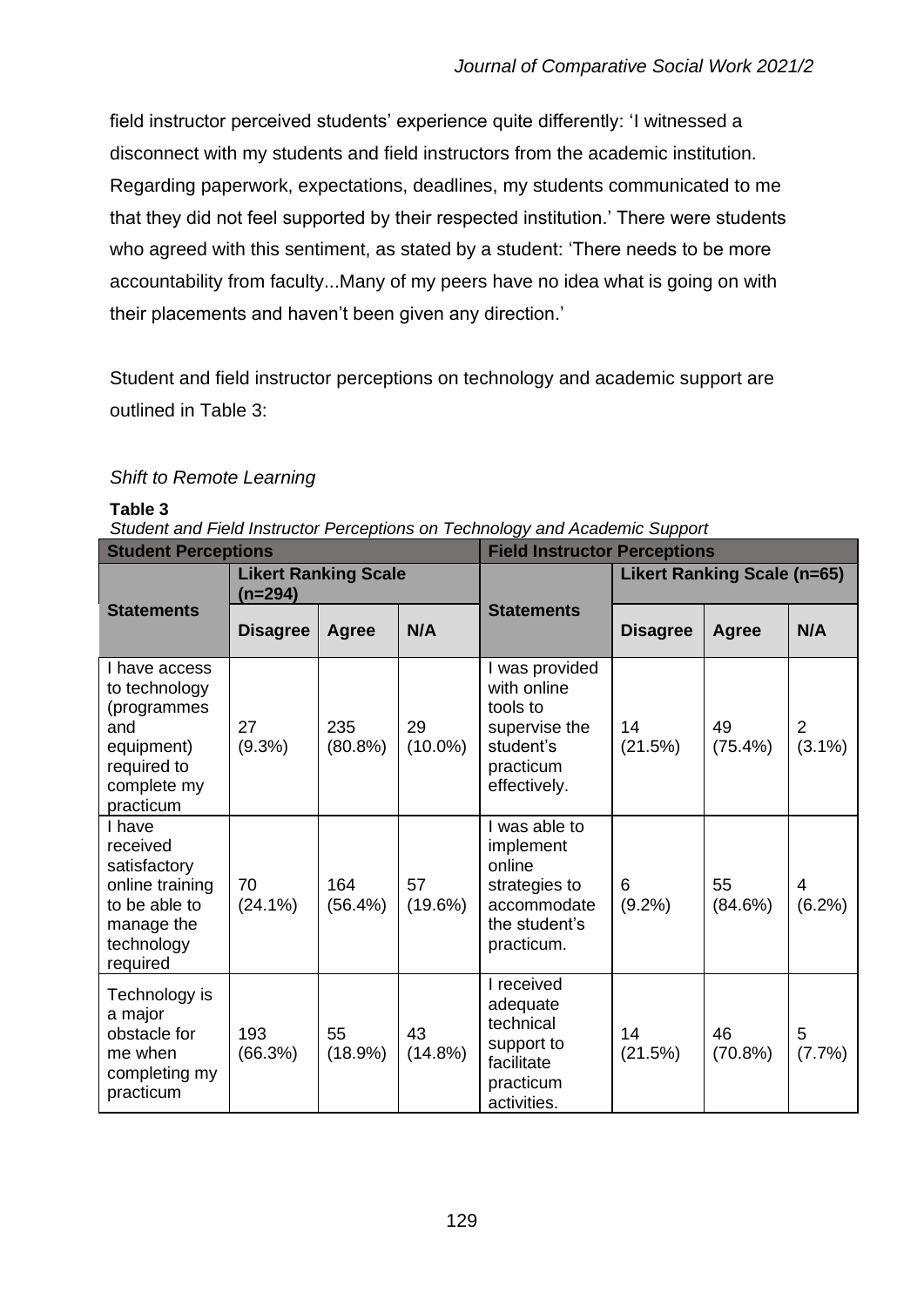| Technology<br>has been an<br>essential<br>resource for<br>me when<br>completing my<br>practicum          | 13<br>(4.5%)  | 228<br>$(78.4\%)$ | 50<br>(17.2%)   | I was able to<br>navigate the<br>needed online<br>platforms with<br>ease. | 9<br>$(13.8\%)$ | 53<br>(81.5%)    | 3<br>$(4.6\%)$ |
|----------------------------------------------------------------------------------------------------------|---------------|-------------------|-----------------|---------------------------------------------------------------------------|-----------------|------------------|----------------|
| I can access<br>academic and<br>technological<br>support and<br>resources<br>through my<br>institution** | 44<br>(15.2%) | 222<br>(76.8%)    | 23<br>$(8.0\%)$ | Technology<br>has been a<br>benefit during<br><b>COVID-19**</b>           | $(1.6\%)$       | 61<br>(95.3%)    | 2<br>$(3.1\%)$ |
|                                                                                                          |               |                   |                 | Technology<br>has been a<br>primary<br>challenge<br>during COVID-<br>19.  | 40<br>(61.5%)   | 23<br>$(35.4\%)$ | 2<br>$(3.1\%)$ |

\*The number of responses for these questions were n=289.

\*\* Total responses differ for question (n=64).

**Note:** This table represents the level of agreement students and field instructors provided with statements regarding technology, online learning and academic support during COVID-19.

The findings show significant variations in student and field instructor perceptions on online training and accommodations. This variation could be due to the nuance between the technology-related barriers in practicum versus challenges with technology as a communicative device or practice element. However, both groups expressed similar perceptions of utilizing online technology during the pandemic. The majority of students agreed (80.8%) that they had access to technology (programmes and equipment) required to complete their practicum. As articulated by a student, they noted benefits, as 'Zoom videos allowed for a connection with clients.'Most students did not perceive technology as a barrier (66.3%), and acknowledged that it was an essential resource to successfully complete their practicum (78.4%). Nevertheless, in the qualitative responses, some students expressed concern on the switch to remote practice, including feelings of being isolated, overworked, exhausted, generally displeased with having to complete a practicum in a virtual setting and finding a work and home life balance to be nearly nonexistent. For example, one student shared: 'It is not the same when done through technology, and not all communities have stable access to technology (stable internet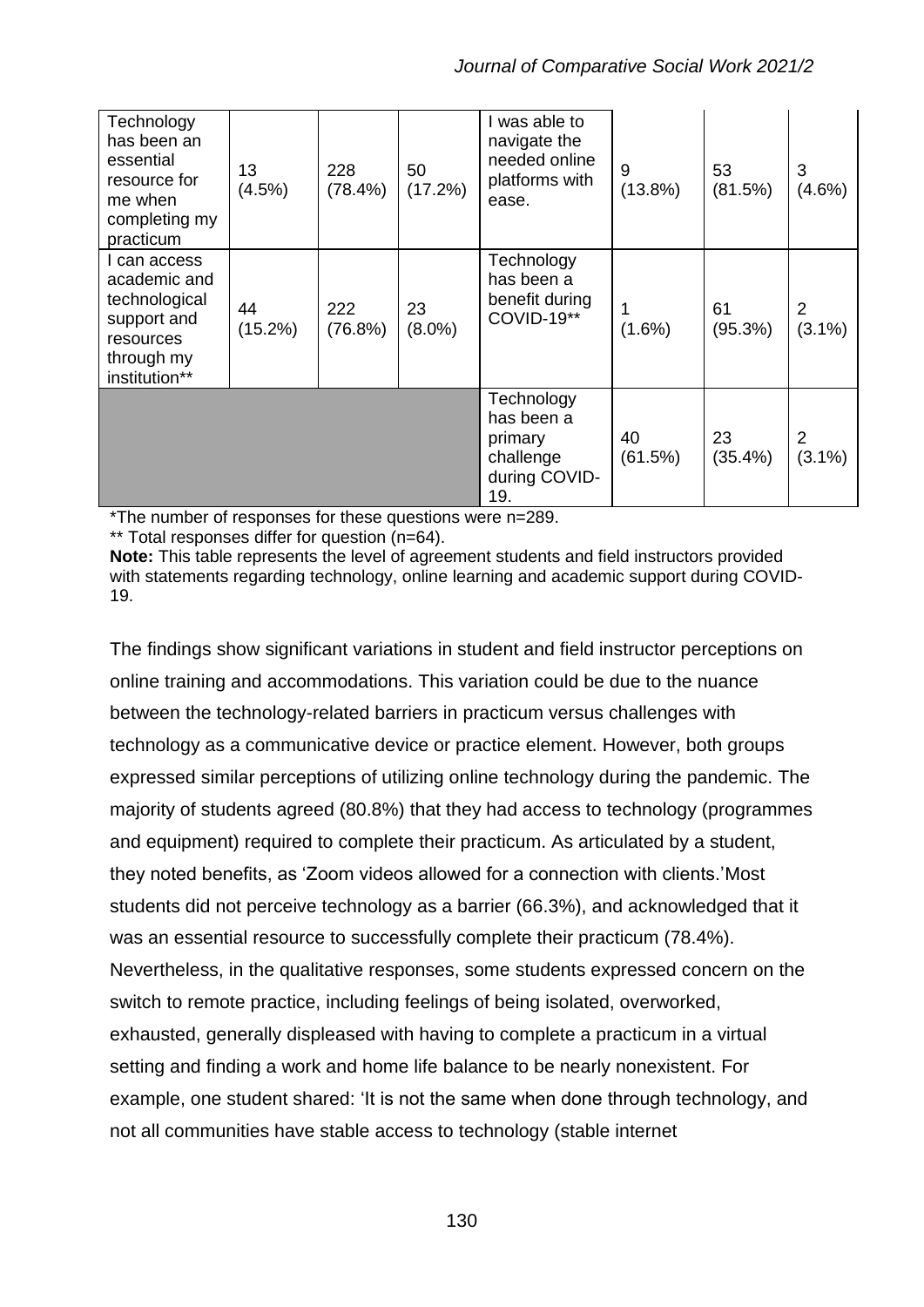connection, etc.). I also missed out on many ceremonies that were meant to be part of my learning plan.'

Despite these responses, students generally believed that they had received adequate training to manage technology, and were satisfied with the accessibility of support and resources through their institution. Field instructors also reported having a positive experience with technology and online learning (84.6 %). One field instructor shared their positive experience by articulating:

The adaptations our agency made at the beginning of COVID made students' onboarding virtually easier. Technology has made it easier to support virtually than it would be in person (observing sessions in Zoom, recording sessions and viewing, being able to support in sessions using the chat function, etc.

On the other hand, some field instructors discussed challenges with technology. In fact, in the qualitative question asking what the most significant change was to their practice, most field instructors noted the change to remote practice. One field instructor indicated that there were changes with 'virtual delivery (partially in our department), when we know many clients and families need us in person more than ever.' Unlike students, and despite the higher level of agreement with being able to shift to online platforms, some field instructors indicated that technology was a primary challenge during COVID-19 (35.4%), with one field instructor emphasizing that working remotely '[and] not having face-to-face with clients increases the challenge of working through trauma.'

Given that field education plays a crucial role in preparing students for social work practice and perceptions of future career prospects are discussed in the next section.

## *Perceptions of Future Career Prospects*

Both students and field instructors expressed some doubt that students experienced sufficient learning in their field placement during the pandemic to acquire the skills necessary for entry-level social work post-graduation. Student concerns primarily revolved around not gaining meaningful learning in preparation for professional practice (81.5%), and not gaining adequate experience for future job prospects (79.3%). Given that 63.1% of students experienced a complete change in their practicum placements as a result of COVID-19, the concerns raised regarding future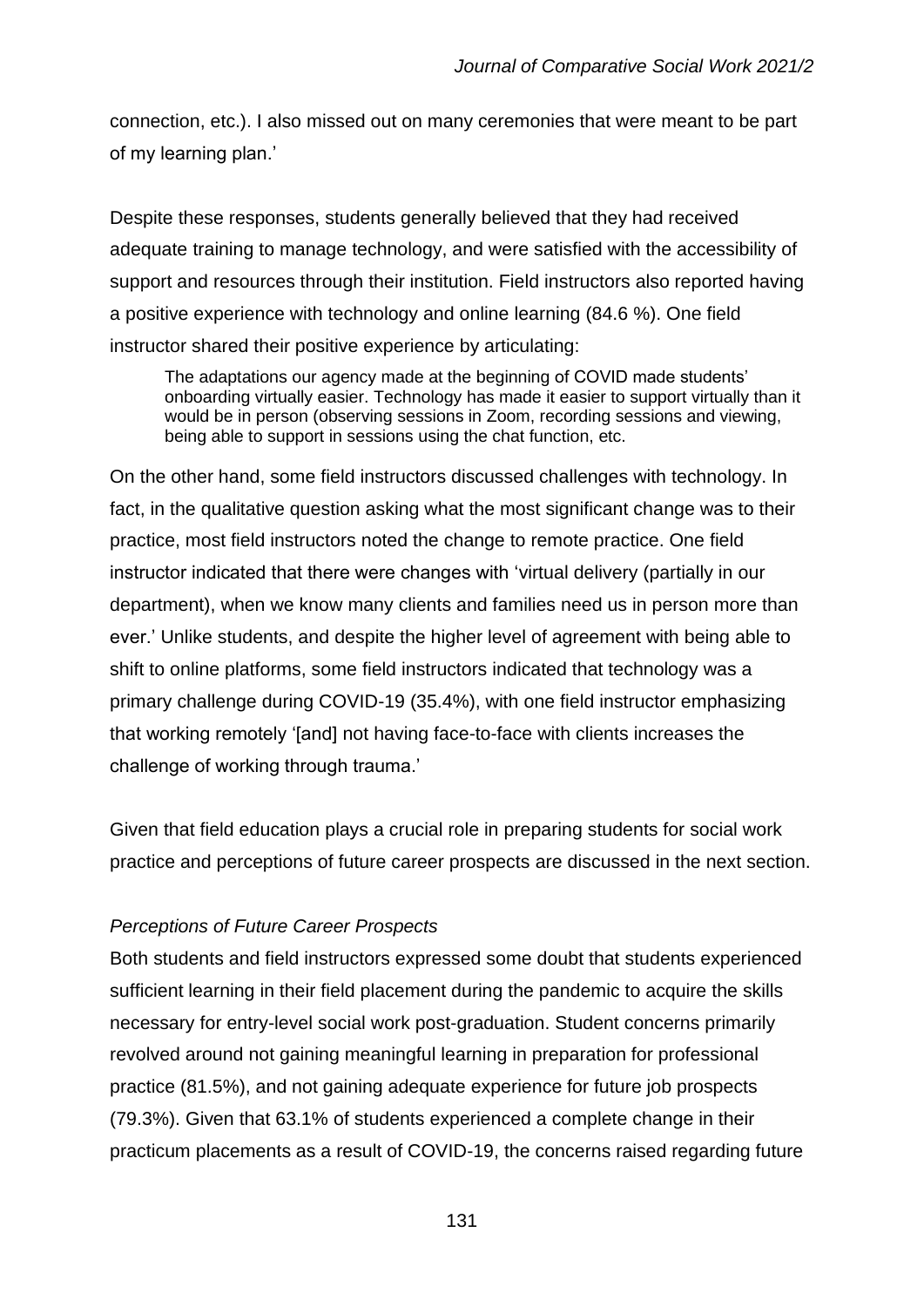career prospects reflects the societal and emergent contexts of COVID-19 and its impacts on preparing the next generation of professionals.

The opportunity for students to gain meaningful and valuable social work experience in their pursuit of professional practice was identified as a concern by both field instructors and students. One field instructor noted the following issue:

I am concerned that the university will support students to graduate without adequate practical experience. As a hiring manager, I want MSWs with direct experience in the field. Online exceptions to accommodate COVID won't adequately prepare students to do the real work. COVID shouldn't be treated as a 'pass' for the learning required.

This concern was not only expressed by field instructors. In terms of employability, students worried about being able to pay their tuition and not being able to obtain a job after graduation to pay off their student loans. To emphasize this point, one student noted: 'I am also worried at prospective future employment due to the cost of COVID.' Students worried about their ability to pay back their student loans and other costs.

As students noted challenges regarding the quality of their learning and opportunities for future job prospects, field instructors echoed concerns about student workload and capacity. Field instructors reported being concerned about being readily available to support students (50.8%) and providing students with a manageable workload during COVID-19 (66.7%). The disparity between student concerns regarding adequate learning and direct experience is contrasted by field instructor unease about overloading students and being concerned about student well-being.

Students and field instructor perceptions of mental health are outlined in Table 4: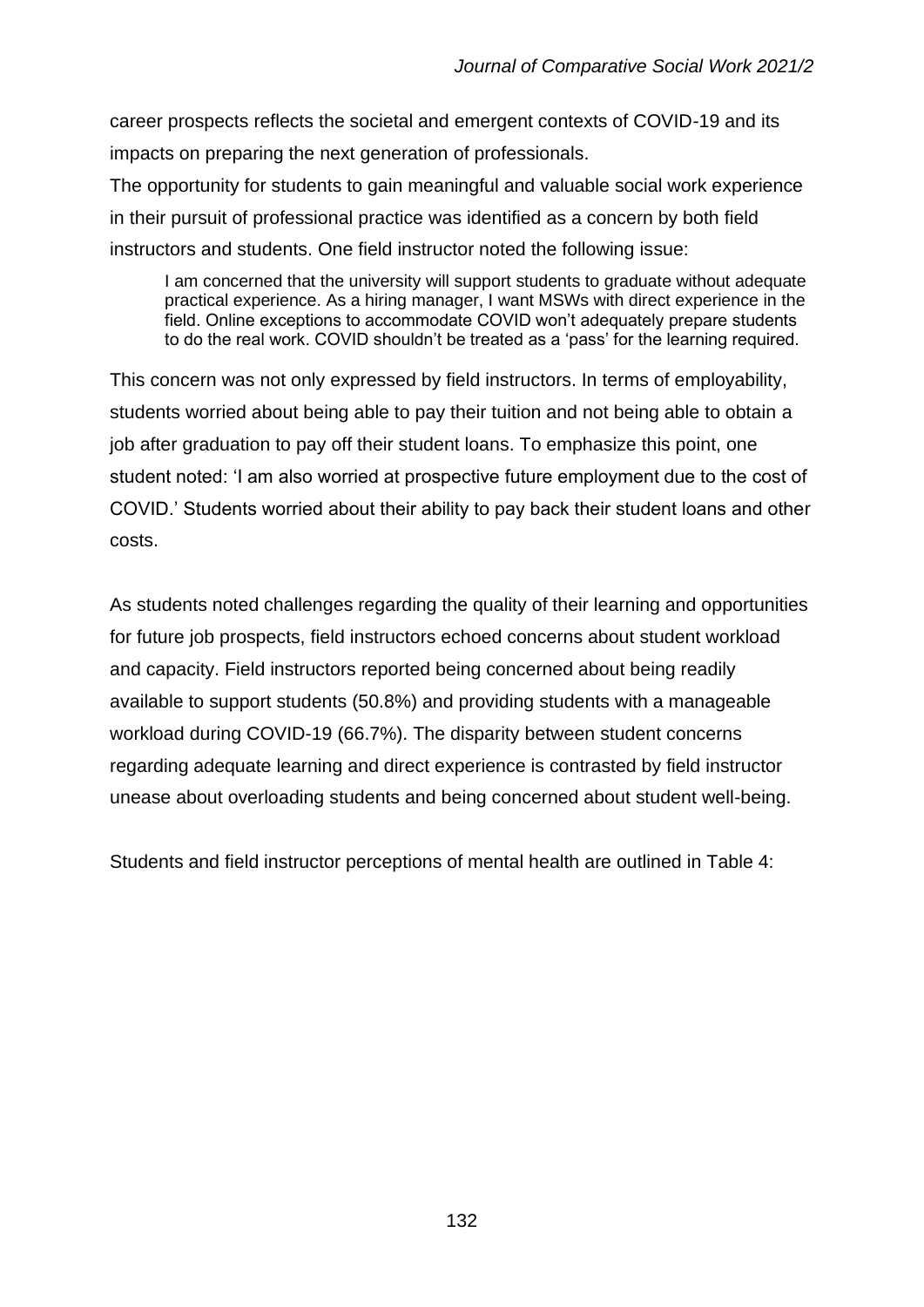# *Wellness and Mental Health*

## **Table 4**

*Students and Field Instructor Perceptions of Mental Health*

| <b>Student Perceptions</b>                                                                        |                                        |                | <b>Field Instructor Perceptions</b> |                                                                                                                                            |                                    |                  |                          |
|---------------------------------------------------------------------------------------------------|----------------------------------------|----------------|-------------------------------------|--------------------------------------------------------------------------------------------------------------------------------------------|------------------------------------|------------------|--------------------------|
|                                                                                                   | <b>Likert Ranking Scale</b><br>(n=294) |                |                                     |                                                                                                                                            | <b>Likert Ranking Scale (n=65)</b> |                  |                          |
| <b>Statements</b>                                                                                 | <b>Disagre</b><br>e                    | <b>Agree</b>   | N/A                                 | <b>Statements</b>                                                                                                                          | <b>Disagre</b><br>e                | <b>Agree</b>     | N/A                      |
| COVID-19 is<br>negatively<br>impacting my<br>mental health                                        | 60<br>(20.5%)                          | 227<br>(77.5%) | 6<br>$(2.0\%)$                      | COVID-19 has<br>negatively<br>impacted my<br>mental<br>health/wellness.                                                                    | 19<br>(29.2%)                      | 46<br>(70.8%)    |                          |
| Social<br>distancing/isolati<br>on is negatively<br>impacting my<br>mental health                 | 61<br>(20.8%)                          | 232<br>(79.2%) |                                     | I have been able<br>to effectively<br>manage my<br>mental<br>health/wellness<br>during COVID-19.                                           | 4<br>$(6.2\%)$                     | 61<br>$(93.8\%)$ |                          |
| Online<br>practicum is<br>negatively<br>impacting my<br>mental health                             | 79<br>$(27.0\%)$                       | 131<br>(44.7%) | 83<br>(28.3%)                       | I believe that<br>supervising the<br>student(s) during<br>COVID-19 has<br>placed additional<br>burdens on my<br>mental<br>health/wellness. | 45<br>(69.2%)                      | 20<br>$(30.8\%)$ | $\overline{\phantom{a}}$ |
| I feel that I can<br>maintain a<br>healthy work<br>and home life<br>balance during<br>practicum** | 118<br>(40.4%                          | 142<br>(48.6%) | 32<br>$(11.0\%)$                    | I have embraced<br>the challenges<br>and feel<br>empowered by<br>this new learning<br>experience during<br>COVID-19.                       | 6<br>$(9.2\%)$                     | 57<br>(87.7%)    | 2<br>$(3.1\%)$           |

\*\*The number of responses for these questions were n=292 **Note:** This table represents the level of agreement students and field instructors provided to different statements regarding their mental health during COVID-19

Student mental health concerns were supported by field instructors who reported student mental health challenges while completing practica (88.9%). With the constant challenges, concerns and disruptions related to the pandemic, student mental health and manageable workloads during COVID-19 became an additional concern for many field instructors (66.7%). The majority of students identified that both COVID-19 (77.5%) and social isolation (79.2%) negatively impacted their mental health. Regarding isolation, one student stated: 'I felt very isolated and tied to my desk and the kitchen.' Similarly, most field instructors (70.8%) also noted that COVID-19 negatively impacted their mental health/wellness. Students generally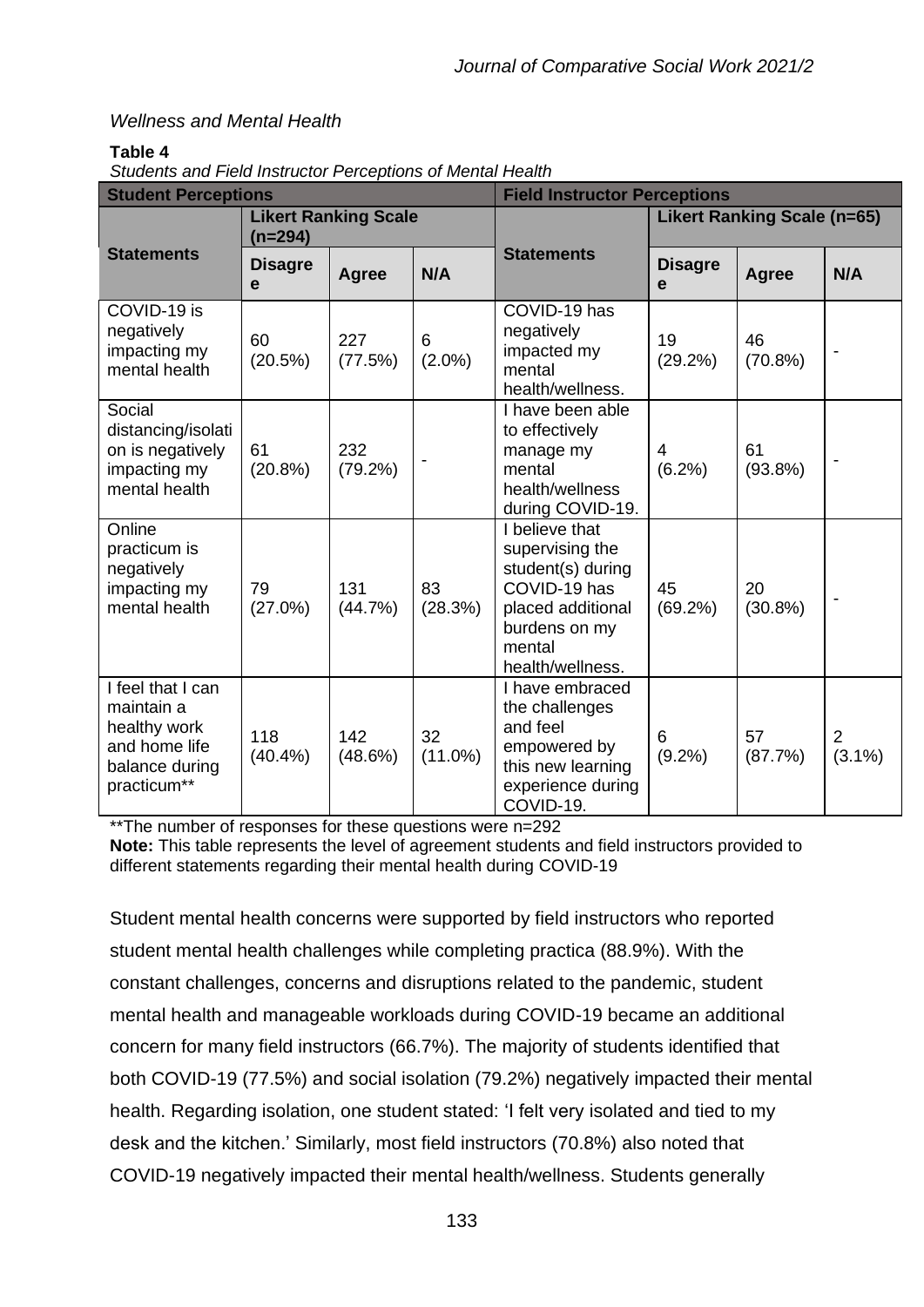agreed that they were encouraged to practice self-care during their practicums, but many identified that they had difficulties in maintaining a healthy work and home life balance (48.6%) during practicum. In contrast, a significant number of field instructors (93.8%) noted that they were able to effectively manage their mental health and wellbeing during COVID-19. Many field instructors (87.7%) embraced the challenges they experienced, and felt empowered by the new opportunities COVID-19 made available to them. However, one field instructor shared mental health concerns within the workplace: 'Staff in general (especially those unwilling to come into the office despite adequate space) appear to be experiencing higher mental health issues due to what I speculate as related to social isolation.'

Another student commented on difficulties with working at home: 'It was a challenge working from home with small children, but I was able to complete my practicum with the support of my direct supervisor and also support from the university.' This steep learning curve and additional pressure on students due to the lack of face-to-face interactions was noted in the student response: 'This increased their stress level and my responsibilities as a supervisor.' Field instructors noted the mental health challenges experienced by students due to COVID-19; as one field instructor shared: 'I feel disappointed that I cannot provide the same caliber of experience due to the remote work environment, my workload demands and my own mental health needs.' For one student, having a supportive supervisor assisted them in managing the additional stresses caused by COVID-19. The student stated: 'I had a tremendously supportive supervisor (this makes all the difference) who was able to help me value my own self-care and that was important learning in my practicum.' In qualitative responses, both students and field instructors identified the importance of positive instructor-student relationships in mediating these challenges and creating a supportive environment for all.

#### **Discussion**

Through the comparison of field instructor and student perspectives on field education during the pandemic, the study found that while the field instructors and students experienced similar impacts to their practice, they had varying perceptions on the experience, especially noted in supervision. As noted in the literature, field education was in a state of crisis before the pandemic due, in part, to shortages in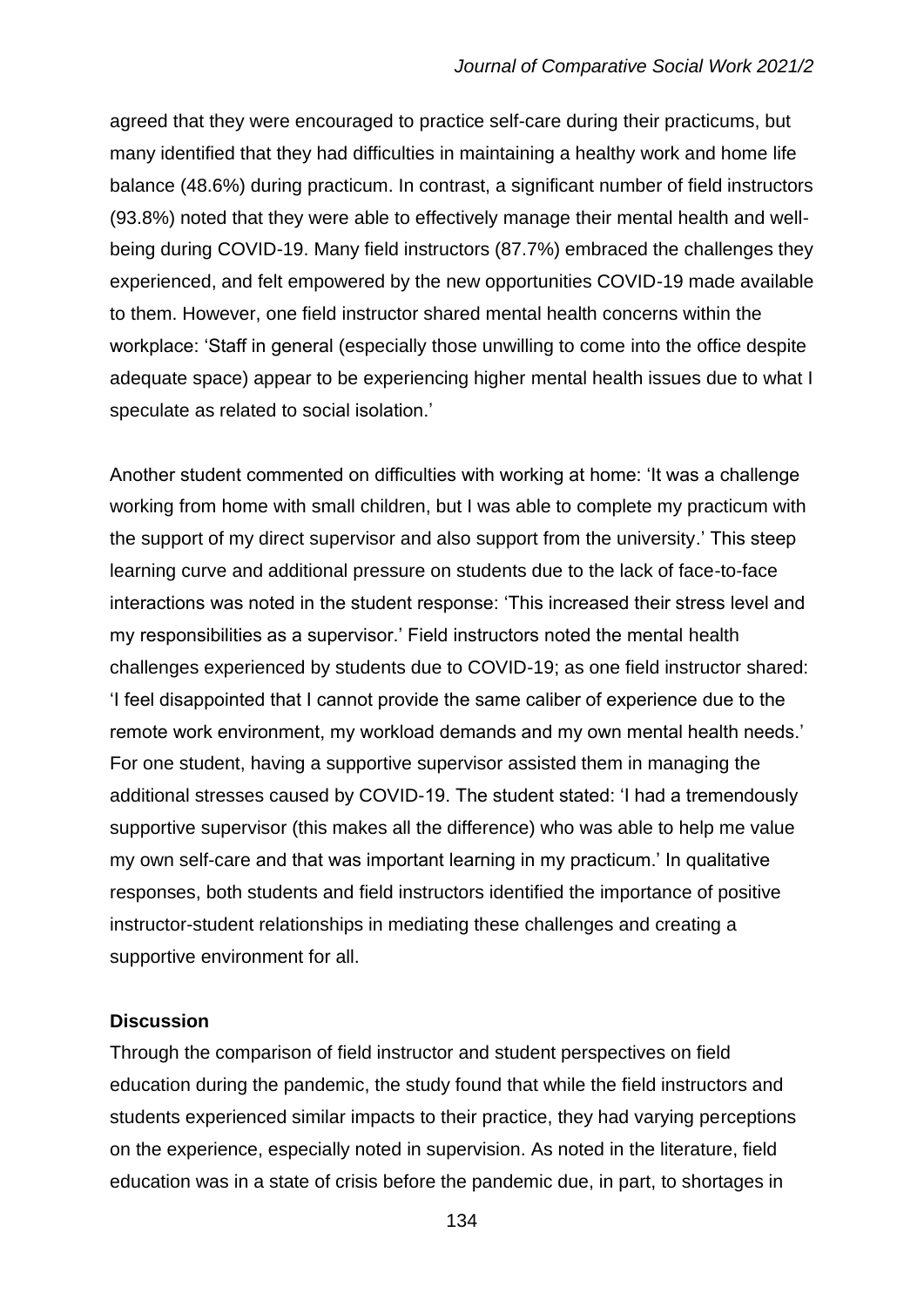practicum placements, lack of resources and difficulty retaining competent field instructors (Ayala et al., 2017, 2018; Bogo et al., 2017; McConnell, 2016; TFEL, 2020). Our findings reinforce these concerns, and identify new challenges specific to the pandemic. These include an increased disconnection between students and their educational institutes, a greater burden on mental health/well-being due to social isolation and increased worry from students on their practicum learning and readiness for social work practice. The analysis shows that, despite these challenges, there were positive experiences as reported by students and field instructors alike, including an increased competency with technology and technology being recognized as essential in field placements during the pandemic.

Regarding the reduction in required hours to complete practica, both field instructors and students provided mixed remarks. While some students expressed gratitude for the reduced requirement, it was also noted by field instructors and students that the reduction caused for a less enriched practicum experience. This correlates with the current debates around this reduction in hours for field placements across Canada, as it is known that to develop competence for practice requires an opportunity for practice, receiving feedback, practicing again in incorporating that feedback, for example, deliberate practice theory (Dempsey et al., 2021). This study provides several recommendations to improve social work field education. A recommendation to value the concerns of both the opposing views of hour reduction would be to keep the reduction, yet changing the tasks to ensure that the time the students have is used for high-quality tasks and functions, as meaningful learning is the priority. With the very real possibilities of future disasters, training for virtual platforms will be an ongoing need (Mitchell et al., 2021). Online training opportunities, for both field instructors (Ayala et al., 2014) and students (Kourgiantakis & Lee, 2020), have demonstrable benefits to field education. This recommendation was also offered by several field instructors, who noted that it would be helpful for instructors to be familiar with technology, as well as how to access and modify student learning agreements prior to the placement start date.

Field instructors and students agreed that there was a need for greater communication between students and the post-secondary institution, specifically social work education programmes. Field education coordinators/directors and faculty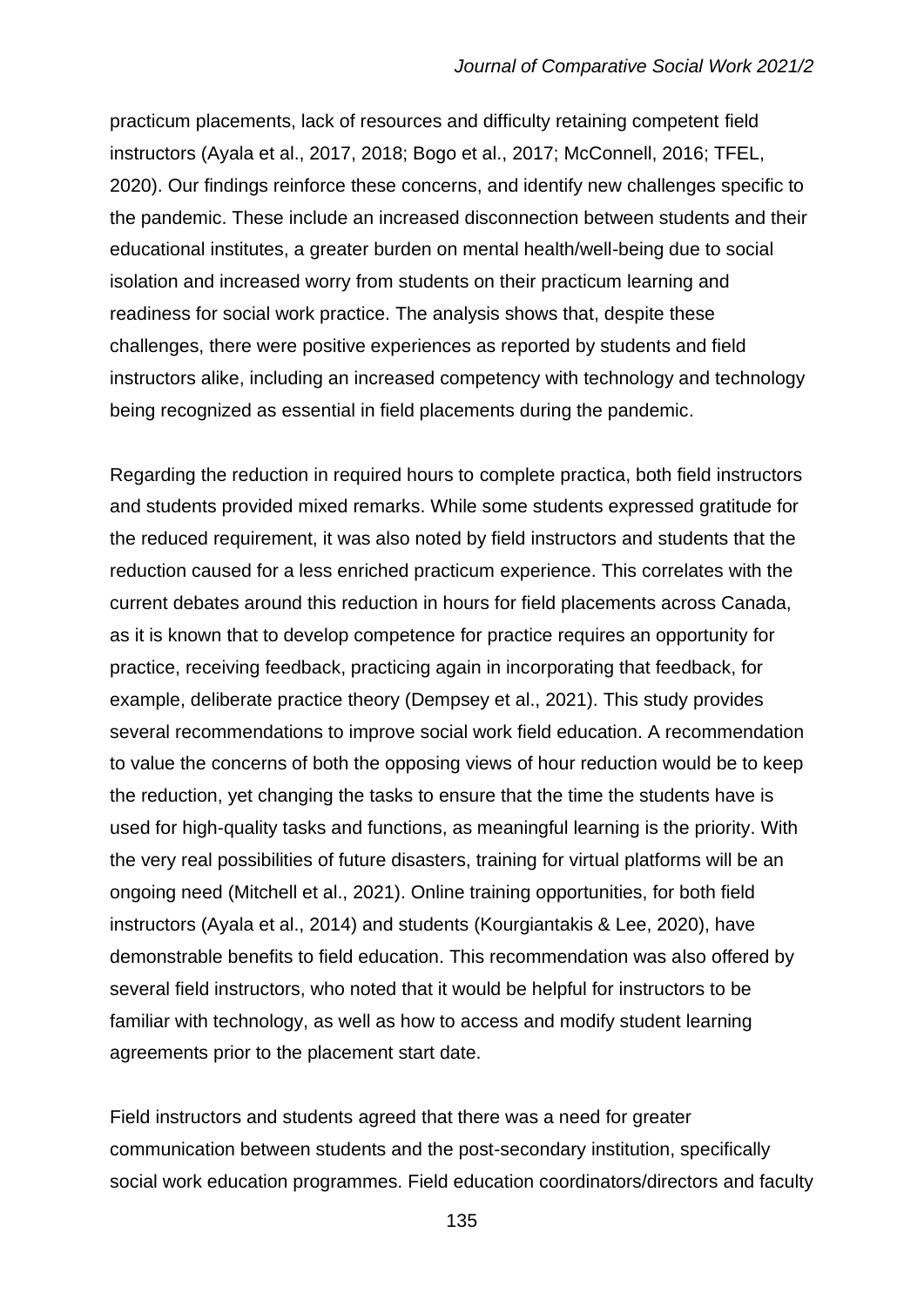liaisons are advised to check-in more often, by requesting more meetings with practicum students to ensure they are meeting their learning goals and do not feel disconnected from the institution.

As public health directives caused the shift to remote learning (CASWE-ACFTS, 2020), field education coordinators/directors are now encouraged to support students in taking an active role in their own learning, in choosing a practicum and deciding between an in-person and remote placement. Students require information on the placement context to assess potential safety concerns and risks associated with the site. The recruitment of additional quality field placements has been a concern for field education prior to the pandemic, and this need has become an even more pressing concern for the future of social work education.

Although the COVID-19 pandemic has emphasized the challenges that exist within field education, this pandemic has not been solely a negative set of events for students and field instructors. This pandemic has deepened and amplified field challenges and their impacts, but at the same time it has also constituted a space for positive and creative alternatives to field education. For instance, the pandemic, beyond the emergent shifts that were challenging for all involved, has vicariously heightened, modified, and/or amplified the lingering struggles, structural chasms and crises in field that existed. The findings from this study highlight and examine the impacts of COVID-19 on field education from the perspective of students and field instructors. The experiences of students and field instructors may potentially help create an opportunity to momentarily rethink our strategies for field education in ways that we perhaps would not have done, or at least done as fervently, if it had not been for the transformation of field education caused by COVID-19.

## **Limitations**

In this study, two separate and distinct surveys were conducted with each population group: students and field instructors. The student survey was completed from July 8th to 29th, 2020, during the first wave of the pandemic. The field instructor survey was conducted four months later. The second survey may have allowed field instructor respondents more time to reflect, prepare and adapt to the impacts of the pandemic on their practice. As such, the survey data represents the perceptions of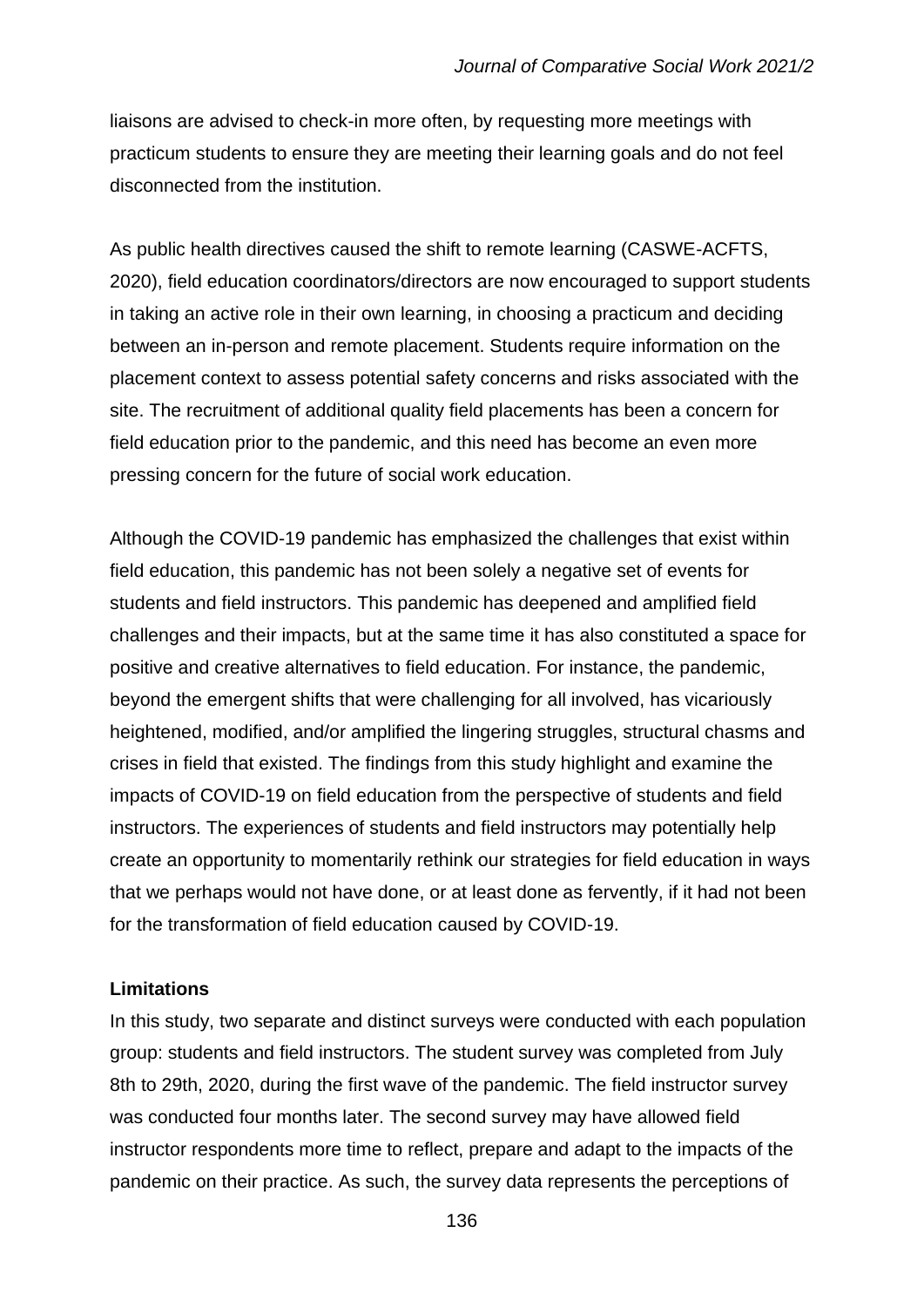students and field instructors at a specific moment in time, which may be impacted by the different phases of the pandemic. A longitudinal study, with multiple data collection points, would provide a more thorough representation of the impacts of the pandemic on field education. Furthermore, a longitudinal study would allow for a better understanding of how social work practice was negatively impacted and adapted, and mitigating strategies for these diverse challenges.

# **Conclusion**

The COVID-19 pandemic has resulted in unprecedented circumstances affecting all spheres of society, including social work field education. The impacts of the pandemic on field education created both new challenges and new opportunities. This article considered the impacts of the pandemic on social work practice, field supervision, practicum flexibility and accommodations, the shift to remote learning, perceptions of future career prospects and the effects on mental health. The perceptions of field instructors and students is of interest to social work field education programmes, field education coordinators/directors, field instructors, field agencies and undergraduate and graduate social work students.

Although field instructors and students described a number of challenges, they also noted some opportunities and benefits. Future research on the impacts of the COVID-19 pandemic is needed in the year ahead. It is critical for field education programmes to consider the perspectives of students and field instructors on field education to inform practices and placements in the future.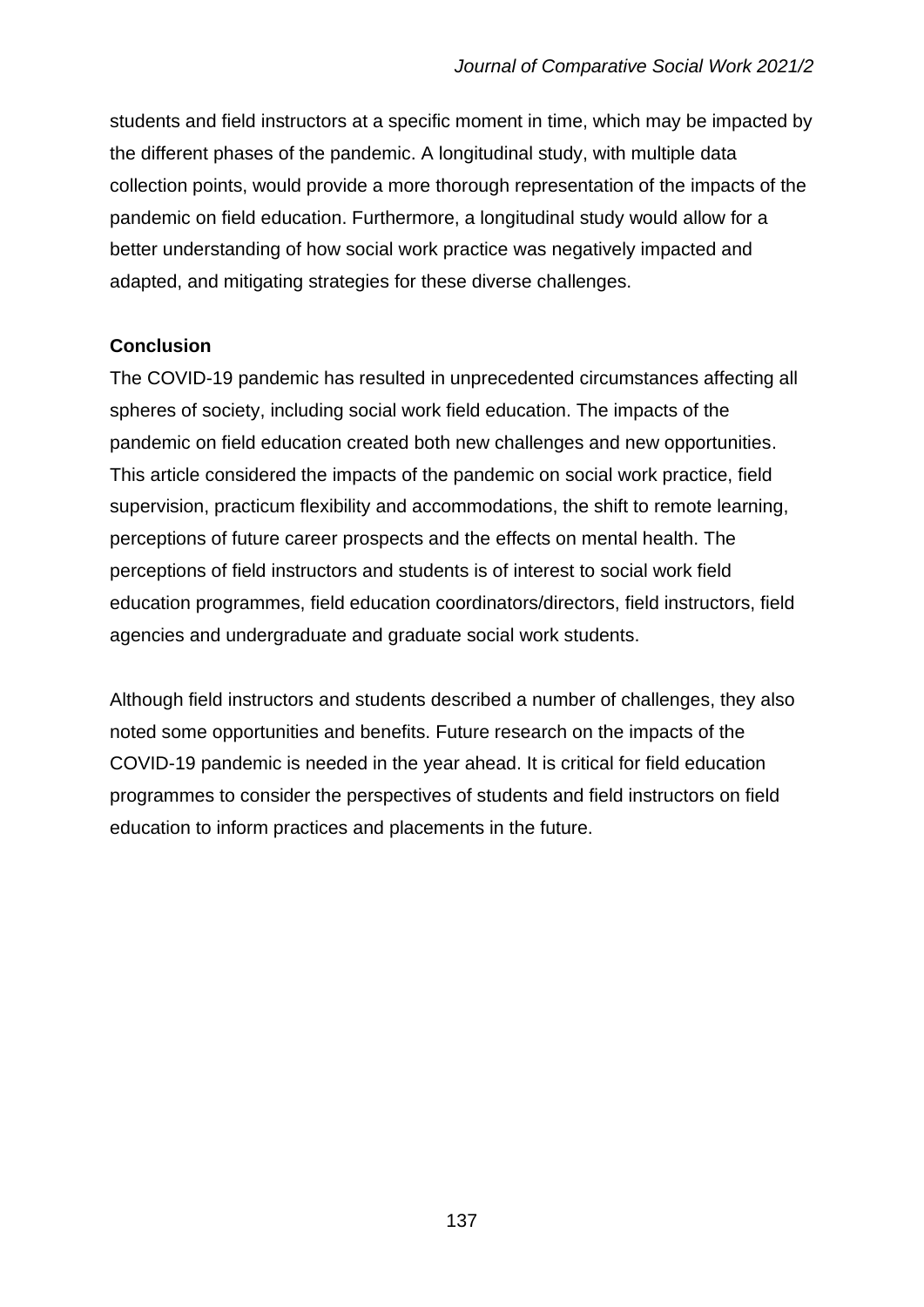#### **References**

- Archer-Kuhn, B., Ayala, J., Hewson, J. & Letkemann, L. (2020). Canadian reflections on the Covid-19 pandemic in social work education: From tsunami to innovation. *Social Work Education*, *39*(8), 1-9. https://doi.org/10.1080/02615479.2020.1826922
- Arora, A. (2020). COVID-19 in Canada: A six-month update on social and economic impacts. *Statistics Canada.* https://www150.statcan.gc.ca/n1/pub/11-631-x/11- 631-x2020003-eng.htm#d
- Ayala, J., Drolet, J., Fulton, A., Hewson, J., Letkemann, L., Baynton, M., Elliott, G., Judge- Stasiak, A., Blaug, C., Tétreault, G. & Schweizer, E. (2017). Field education in crisis: Experiences of field education coordinators in Canada. *Social Work Education*, *37*(3), 281-293. https://doi.org/10.1080/02615479.2017.1397109
- Ayala, J., Drolet, J., Fulton, A., Hewson, J., Letkemann, L., Baynton, M., Elliott, G., Judge-Stasiak, A., Blaug, C., Gerard Tetreault, A. & Schweizer, E. (2018). Restructuring social work field education in 21st Century Canada: From crisis management to sustainability. *Canadian Social Work Review / Revue Canadienne De Service Social, 35*(2), 45-66. https://doi.org/10.7202/1058479ar
- Ayala, J., Ing, J., Perrault, E., Elliott, G., Letkemann, L. & Baynton, M. (2014). The potential of online learning in addressing challenges in field instructor training. *Currents: Scholarship in Human Services, 13*(1), 1-20.
- Baird, S. L. (2016). Conceptualizing anxiety among social work students: Implications for social work education. *Social Work Education*, *35*(6), 719-732. https://doi.org/10.1080/02615479.2016.1184639
- Bogo, M. (2015). Field education for clinical social work practice: Best practices and contemporary challenges. *Clinical Social Work Journal, 43*(3), 317- 324. https://doi.org/10.1007/s10615-015-0526-5
- Bogo, M., Regehr, C., Baird, S., Paterson, J. & LeBlanc, V. R. (2017). Cognitive and affective elements of practice confidence in social work students and practitioners. *British Journal of Social Work, 47*, 701–718. https://doi.org/10.1093/bjsw/bcw026
- Bogo, M. & Sewell, K. M. (2019). Introduction to the special issue on field education of students. *Clinical Social Work Journal, 47*, 1-4. https://doi.org/10.1007/s10615-018-06-z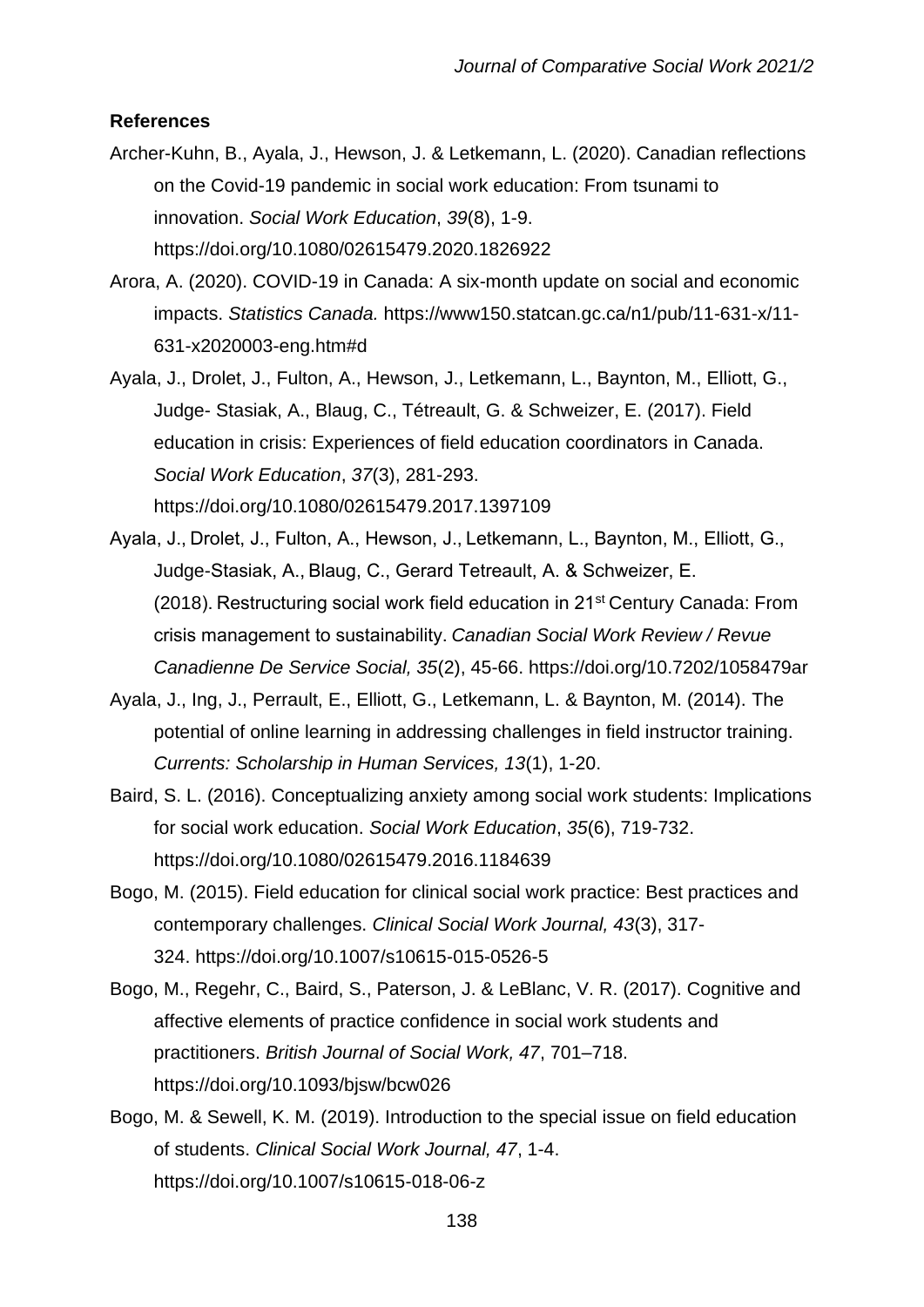Bogo, M. & Vayda, E. J. (1998). *The practice of field instruction in social work: Theory and process.* University of Toronto Press. https://doi.org/10.3138/9781442621152

- Canadian Association for Social Work Education Association Canadienne pour la Formation en Travail Social (CASWE-ACFTS) (2020, March 31). *Covid-19 and field education placements (communication 3).* https://caswe-acfts.ca/covid-19 and-field-education-placements-communication-3/
- Canadian Nurses Association (2020). *State of emergency declarations*. https://cnaaiic.ca/en/coronavirus-disease/state-of-emergency-declarations
- Chyung, S. Y., Roberts, K., Swanson, I. & Hankinson, A. (2017). Evidence-based survey design: The use of a midpoint on the Likert scale. *Performance Improvement: International Society for Performance Improvement, 56*(10), 15– 23. https://doi.org/10.1002/pfi.21727
- Clarke, V. & Braun, V. (2017). Thematic analysis. *The Journal of Positive Psychology*, *12*(3), 297–298. https://doi.org/10.1080/17439760.2016.1262613
- Council on Social Work Education (2020). *Social work student perceptions: Impact of COVID-19 pandemic on educational experience and goals.* CSWE.
- Dempsey A., Lanzieri N., Luce V., de Leon C., Malhotra J. & Heckman A. (2021). Faculty respond to COVID-19: Reflections-on-action in field education. *Clinical Social Work Journal, 22*, 1-11. https://doi.org/10.1007/s10615-021-00787-y
- Department of Justice. (2021). *Government of Canada's response to COVID-19*. Government of Canada. https://www.justice.gc.ca/eng/csj-sjc/covid.html
- Drolet, J. (2020). A new partnership: Transforming the field education landscape: Intersections of research and practice in Canadian social work field education. *Field Educator*, *10*(1), 1-18. https://fieldeducator.simmons.edu/article/transforming-the-field-education-

landscape/

- Drolet, J., Alemi, M. I., Bogo, M., Chilanga, E., Clark, N., St. George, S., Charles, G., Hanley, J., McConnell, S., McKee, E., Walsh, C. & Wulff, D. (2020). Transforming field education during COVID-19. *Field Educator*, *10*(2), 1-9. https://fieldeducator.simmons.edu/wp-content/uploads/2021/01/20-269.pdf
- Elmer, T., Mepham, K. & Stadtfeld, C. (2020). Students under lockdown: Comparisons of students' social networks and mental health before and during